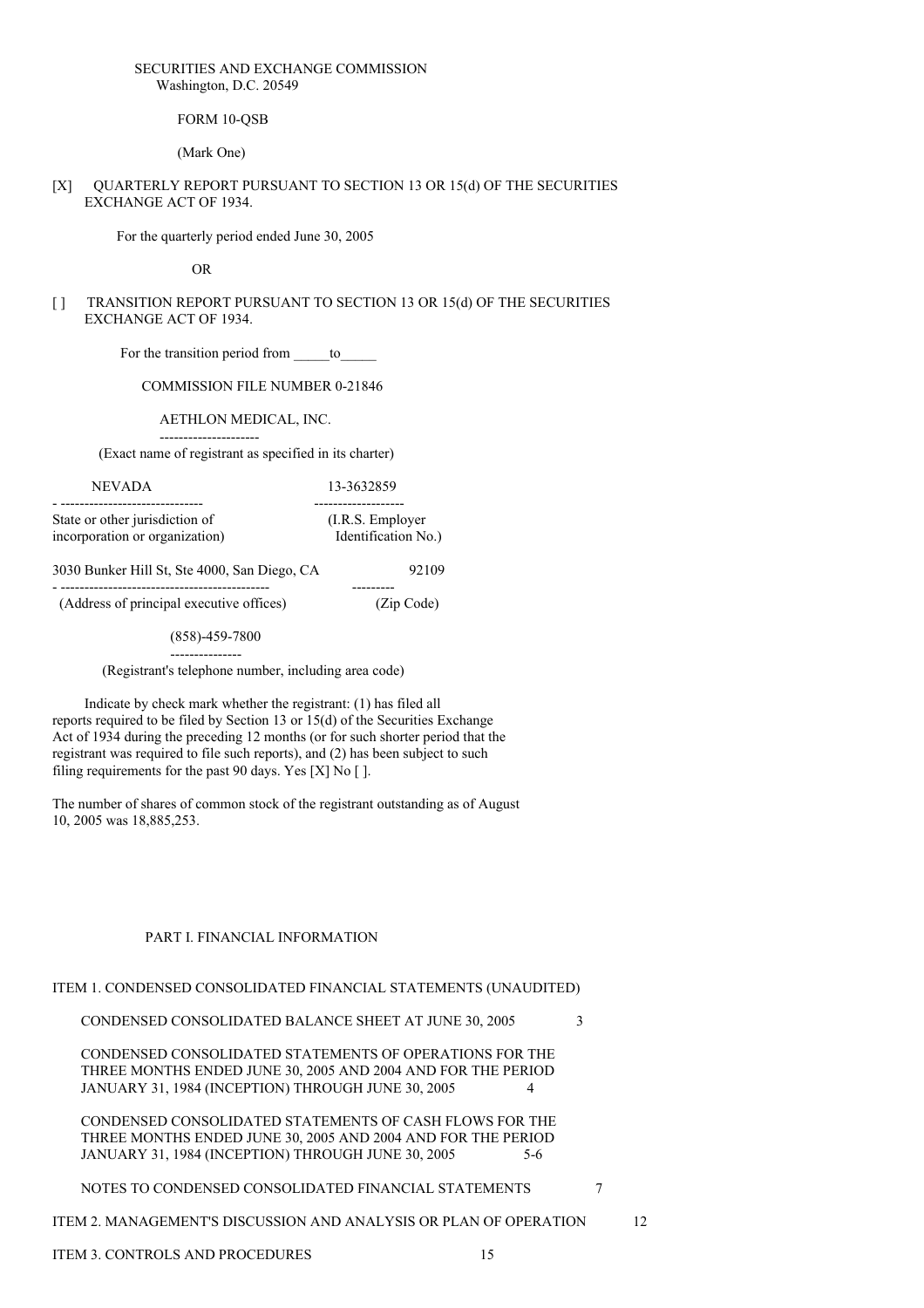# PART II. OTHER INFORMATION

| <b>ITEM 1. LEGAL PROCEEDINGS</b>                                    | 16 |    |    |
|---------------------------------------------------------------------|----|----|----|
| ITEM 2. UNREGISTERED SALES OF EQUITY SECURITIES AND USE OF PROCEEDS |    |    | 16 |
| <b>ITEM 3. DEFAULTS UPON SENIOR SECURITIES</b>                      | 16 |    |    |
| <b>ITEM 4. SUBMISSION OF MATTERS TO A VOTE OF SECURITY HOLDERS</b>  |    | 16 |    |
| <b>ITEM 5. OTHER INFORMATION</b>                                    | 17 |    |    |
| <b>ITEM 6. EXHIBITS</b>                                             | 17 |    |    |
|                                                                     |    |    |    |

 $\overline{2}$ 

# PART I. FINANCIAL INFORMATION

All references to "us", "we", "our" "Aethlon", "Aethlon Medical", or "the Company" refer to Aethlon Medical, Inc., its predecessors and its subsidiaries.

# ITEM 1. CONDENSED CONSOLIDATED FINANCIAL STATEMENTS

# AETHLON MEDICAL, INC. AND SUBSIDIARIES (A Development Stage Company) CONDENSED CONSOLIDATED BALANCE SHEET (UNAUDITED)

|                                                            | June 30,<br>2005<br>----------        |
|------------------------------------------------------------|---------------------------------------|
| <b>ASSETS</b>                                              |                                       |
| Current assets<br>Cash<br>Prepaid expenses                 | \$<br>7,048<br>14,576                 |
|                                                            | -----------<br>21,624                 |
| Property and equipment, net                                | 24,580                                |
| Patents, net                                               | 213,737                               |
| Other assets                                               | 31,025<br>.                           |
|                                                            | 290,966<br>\$                         |
|                                                            | LIABILITIES AND STOCKHOLDERS' DEFICIT |
| <b>Current Liabilities</b><br>Accounts payable and accrued |                                       |

| \$1,334,921 |
|-------------|
|             |
| 1,580,190   |
| 574.938     |
| 15,000      |
|             |
|             |

3,505,049

Commitments and Contingencies

Stockholders' Deficit Common stock, par value \$0.001 per share; 50,000,000 shares authorized; 18,839,618 shares issued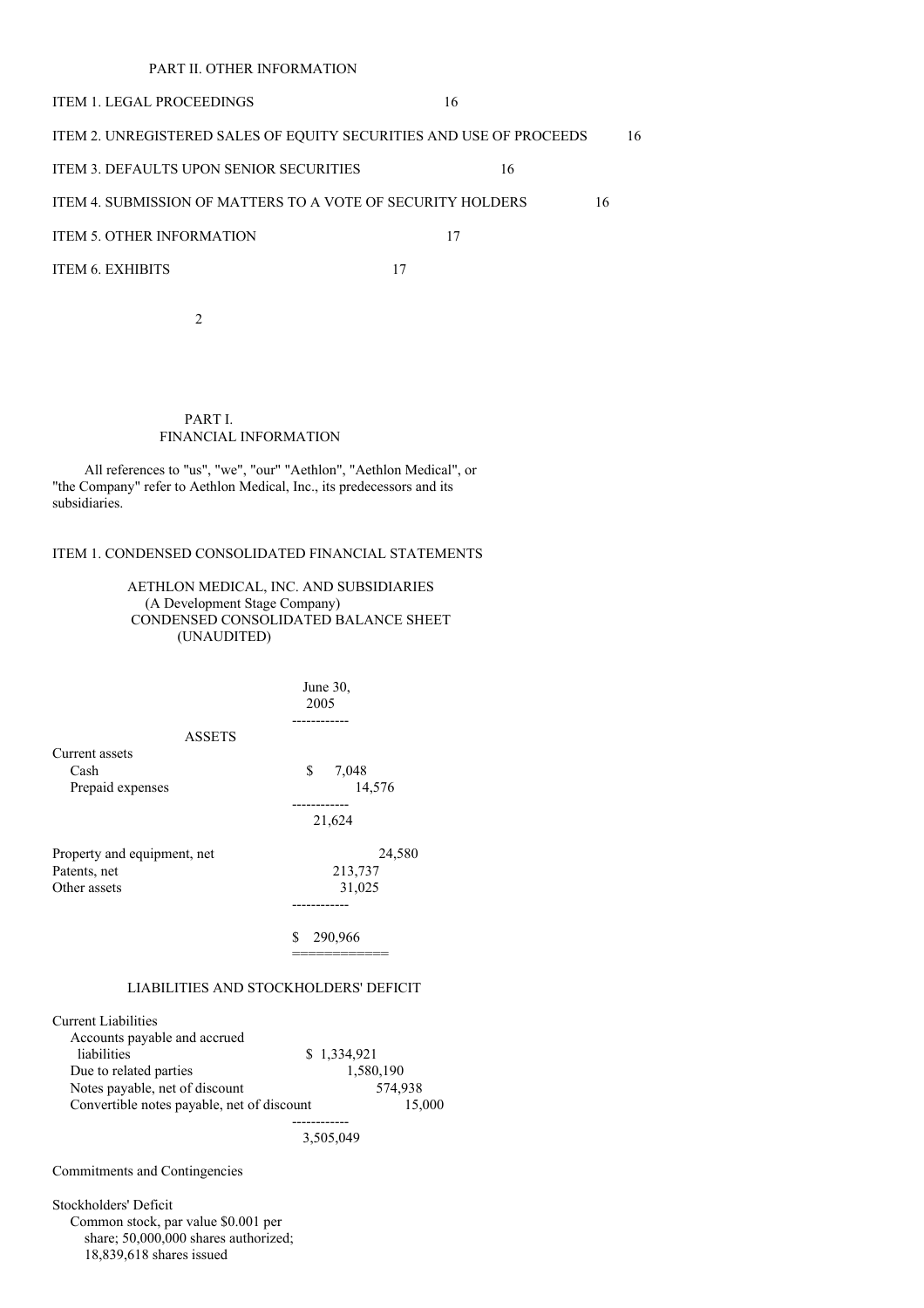and outstanding 18,840 Additional paid-in capital 16,711,343 Deficit accumulated during development stage (19,944,266)

------------

(3,214,083) ------------ \$ 290,966 ============

The accompanying notes are an integral part of these condensed consolidated financial statements.

3

#### $<$ TABLE>

AETHLON MEDICAL, INC. AND SUBSIDIARIES (A Development Stage Company) CONDENSED CONSOLIDATED STATEMENTS OF OPERATIONS For the Three Months Ended June 30, 2005 and 2004 and For the Period January 31, 1984 (Inception) Through June 30, 2005 (UNAUDITED)

|                                                                                                               |               |                                                                               | JANUARY 31,<br>1984<br>(INCEPTION)<br><b>THROUGH</b> |                         |                                        |
|---------------------------------------------------------------------------------------------------------------|---------------|-------------------------------------------------------------------------------|------------------------------------------------------|-------------------------|----------------------------------------|
|                                                                                                               | 2005          | JUNE 30, JUNE 30, JUNE 30,<br>2004                                            |                                                      | 2005                    |                                        |
| $<\!\!S\!\!>$<br><b>REVENUES</b>                                                                              | $<\!\!C\!\!>$ | <<>                                                                           | $\langle C \rangle$                                  |                         |                                        |
| Grant income<br>Sale of research and development                                                              | $\mathbb{S}$  | $-$ \$ $-$ \$ 1,424,012                                                       |                                                      | 73,746                  | 35,810                                 |
|                                                                                                               | ------        |                                                                               | $-1,533,568$                                         |                         |                                        |
| <b>EXPENSES</b>                                                                                               |               |                                                                               |                                                      |                         |                                        |
| Professional fees<br>Payroll and related<br>General and administrative 169,709 59,709 4,115,288<br>Impairment |               | 386,270 215,120 4,772,811<br>$179,090$ $183,542$ $6,749,924$<br>$  1,231,531$ |                                                      |                         |                                        |
|                                                                                                               |               | 735,069 458,371 16,869,554<br>------------                                    |                                                      | ------------            |                                        |
| OPERATING LOSS                                                                                                |               |                                                                               |                                                      |                         | $(735,069)$ $(458,371)$ $(15,335,986)$ |
| OTHER (INCOME) EXPENSE<br>Interest and other debt expense<br>Interest income<br>Other                         |               |                                                                               |                                                      | $-$ (17,415)<br>137,607 | 66,933 22,968 4,488,088                |
|                                                                                                               | 66,933        |                                                                               |                                                      | 22,968 4,608,280        |                                        |
| NET LOSS                                                                                                      |               | $$ (802,002) $ (481,339) $ (19,944,266)$                                      |                                                      |                         |                                        |
| BASIC AND DILUTED LOSS PER<br>COMMON SHARE                                                                    |               | \$                                                                            | $(0.05)$ \$ $(0.04)$                                 |                         |                                        |
| WEIGHTED AVERAGE NUMBER OF<br>COMMON SHARES OUTSTANDING                                                       |               |                                                                               |                                                      |                         | 17,701,182 13,389,621                  |

The accompanying notes are an integral part of these condensed consolidated financial statements.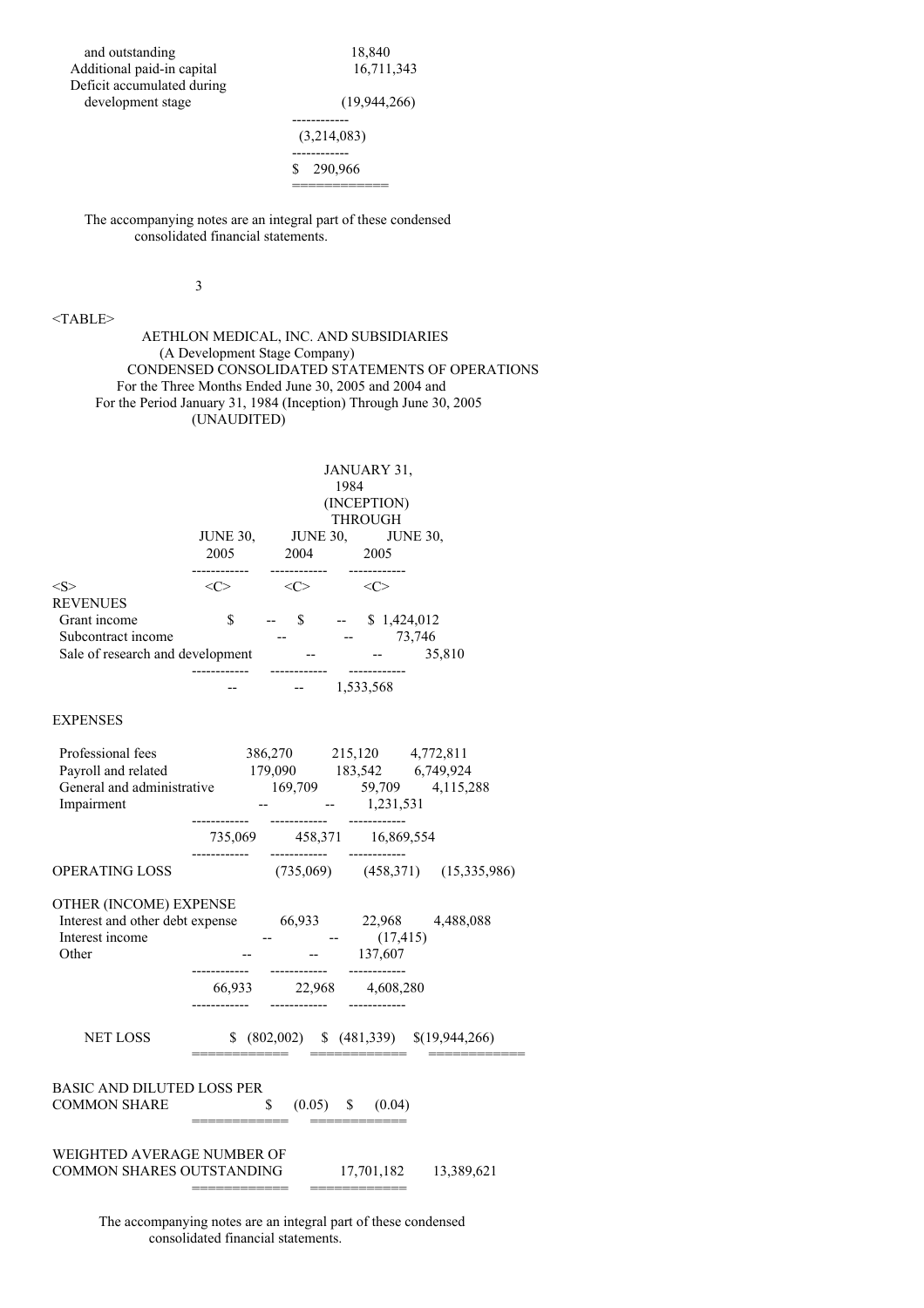# $<$ /TABLE>

4

# <TABLE>

# AETHLON MEDICAL, INC. AND SUBSIDIARIES (A Development Stage Company) CONDENSED CONSOLIDATED STATEMENTS OF CASH FLOWS For the Three Months Ended June 30, 2005 and 2004 and For the Period January 31, 1984 (Inception) Through June 30, 2005 (UNAUDITED)

|                                                               | 2005 | June 30, June 30, June 30, | 2004          | January 31, 1984<br>(Inception)<br>Through<br>2005 |        |                                          |
|---------------------------------------------------------------|------|----------------------------|---------------|----------------------------------------------------|--------|------------------------------------------|
| <s></s>                                                       | <<>  |                            |               | $\langle C \rangle$ $\langle C \rangle$            |        |                                          |
| CASH FLOWS FROM OPERATING ACTIVITIES                          |      |                            |               |                                                    |        |                                          |
| Net loss                                                      |      |                            |               |                                                    |        | $$ (802,002) $ (481,339) $ (19,944,266)$ |
| Adjustments to reconcile net loss to net cash                 |      |                            |               |                                                    |        |                                          |
| used in operating activities:                                 |      |                            |               |                                                    |        |                                          |
| Depreciation and amortization                                 |      |                            |               |                                                    |        | 5,972 8,135 955,723                      |
| Amortization of deferred consulting fees                      |      |                            |               | $30,000$ --                                        |        | 60,000                                   |
| Gain on sale of property and equipment                        |      |                            | $\sim$ $\sim$ |                                                    |        | (13,065)                                 |
| Fair market value of warrants issued in connection with       |      |                            |               |                                                    |        |                                          |
| accounts payable and debt                                     |      |                            |               | $-2,715,736$                                       |        |                                          |
| Fair market value of common stock, warrants and               |      |                            |               |                                                    |        |                                          |
| options issued for services                                   |      |                            |               |                                                    |        | 208,085 129,000 2,715,704                |
| Intrinsic value of stock options issued to directors          |      |                            |               |                                                    |        | $-424,262$                               |
| Amortization of debt discounts                                |      |                            | 39,489        |                                                    |        | 888,098                                  |
| Impairment of patents                                         |      |                            |               | $-334,304$                                         |        |                                          |
| Impairment of goodwill                                        |      |                            |               | -- - 897,227                                       |        |                                          |
| Deferred compensation forgiven                                |      |                            |               |                                                    |        | 217,223                                  |
| Changes in operating assets and liabilities:                  |      |                            |               |                                                    |        |                                          |
| Prepaid expenses                                              |      |                            |               | $(4,388)$ $(29,728)$ $146,961$                     |        |                                          |
| Other assets                                                  |      |                            |               | $6,225$ (5) $(31,025)$                             |        |                                          |
| Accounts payable and accrued liabilities                      |      |                            |               |                                                    |        | 194,754 44,933 1,760,482                 |
| Due to related parties                                        |      | 12,688 (56,313) 1,580,190  |               |                                                    |        |                                          |
|                                                               |      |                            |               |                                                    |        |                                          |
| Net cash used in operating activities                         |      |                            |               |                                                    |        | $(309,177)$ $(385,317)$ $(7,292,446)$    |
| CASH FLOWS FROM INVESTING ACTIVITIES                          |      |                            |               |                                                    |        |                                          |
|                                                               |      |                            |               |                                                    |        | $-$ (2,052) (244,236)                    |
| Purchases of property and equipment<br>Acquisition of patents |      |                            |               | $-$ (352,833)                                      |        |                                          |
| Proceeds from sale of property and equipment                  |      |                            |               |                                                    |        |                                          |
| Cash of acquired company                                      |      |                            |               |                                                    | 10,728 | 17,065                                   |
|                                                               |      |                            |               |                                                    |        |                                          |
|                                                               |      |                            |               |                                                    |        |                                          |
| Net cash used in investing activities                         |      |                            |               |                                                    |        | $(2,052)$ $(569,276)$                    |

(continued) The accompanying notes are an integral part of these condensed consolidated financial statements.

5

 $<$ /TABLE>

 $<$ TABLE>

AETHLON MEDICAL, INC. AND SUBSIDIARIES (A Development Stage Company) CONDENSED CONSOLIDATED STATEMENTS OF CASH FLOWS For the Three Months Ended June 30, 2005 and 2004 and For the Period January 31, 1984 (Inception) Through June 30, 2005 (UNAUDITED)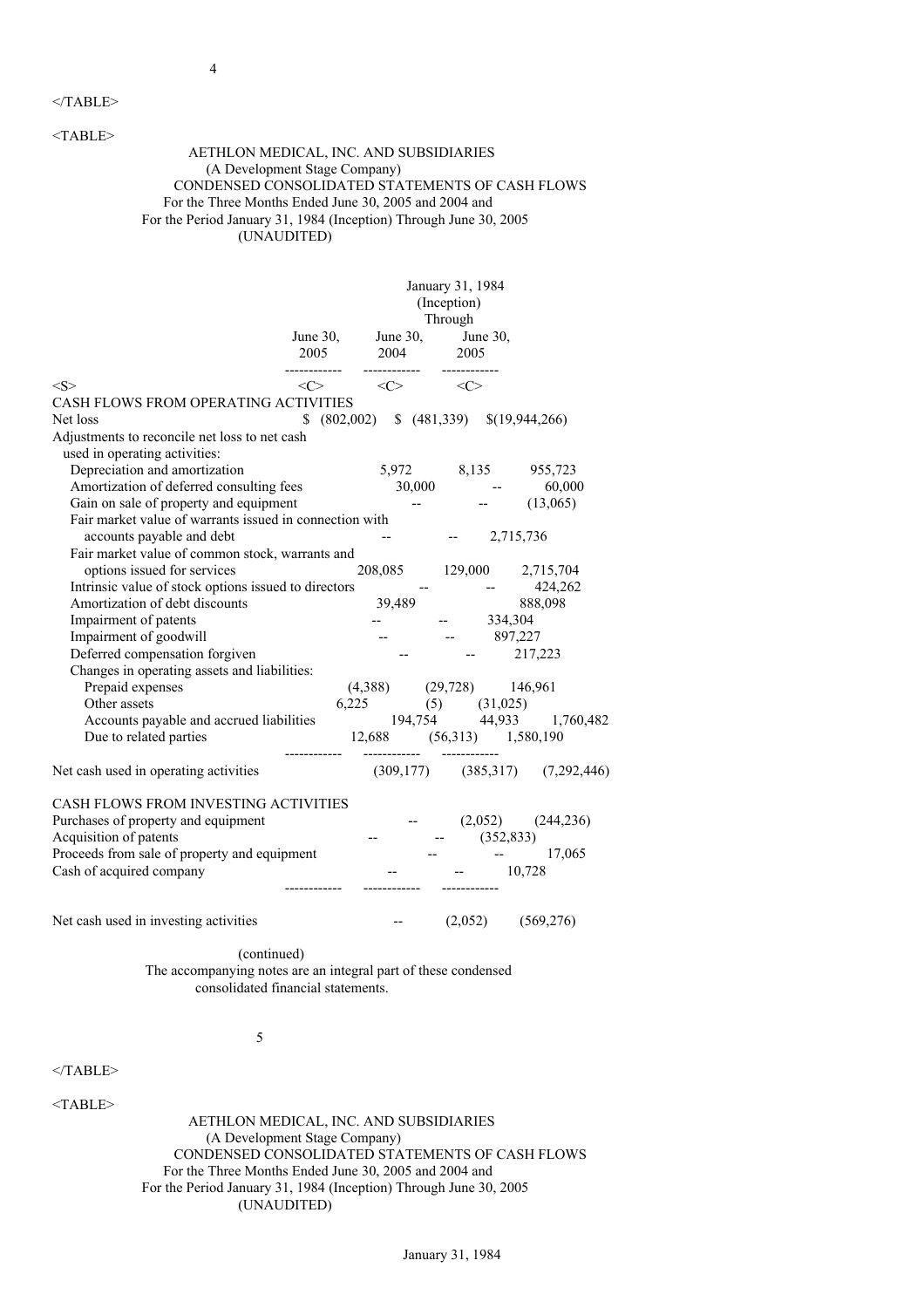|                                                                                                                                                                                     | (Inception)<br>Through |                     |         |                                                                      |    |                        |                        |
|-------------------------------------------------------------------------------------------------------------------------------------------------------------------------------------|------------------------|---------------------|---------|----------------------------------------------------------------------|----|------------------------|------------------------|
|                                                                                                                                                                                     | June $30$ ,<br>2005    | June $30$ ,<br>2004 |         | June 30,<br>2005                                                     |    |                        |                        |
| < S ><br><b>CASH FLOWS FROM FINANCING ACTIVITIES</b>                                                                                                                                | <<>                    | <<>                 |         | <<>                                                                  |    |                        |                        |
| Proceeds from issuance of notes payable<br>Principal payments of notes payable<br>Proceeds from issuance of convertible notes payable<br>Net proceeds from issuance of common stock |                        | \$.                 |         | $100,000 \quad$ \$ -- \$ 1,710,000<br>$30,000$ --<br>177,600 748,000 |    | $(12,500)$ $(212,500)$ | 1,028,000<br>5,343,270 |
| Net cash provided by financing activities                                                                                                                                           |                        |                     | 307,600 | 735,500                                                              |    | 7,868,770              |                        |
| NET (DECREASE) INCREASE IN CASH<br>CASH - beginning of period                                                                                                                       |                        | 8,625               |         | $(1,577)$ 348,131<br>1,619                                           |    |                        | 7,048                  |
| CASH - end of period                                                                                                                                                                | \$                     | 7.048               | S.      | 349,750                                                              | \$ | 7,048                  |                        |

The accompanying notes are an integral part of these condensed consolidated financial statements.

 $<$ /TABLE>

# AETHLON MEDICAL, INC. AND SUBSIDIARIES (A Development Stage Company) NOTES TO CONDENSED CONSOLIDATED FINANCIAL STATEMENTS June 30, 2005

# NOTE 1. NATURE OF BUSINESS AND BASIS OF PRESENTATION

6

Aethlon Medical, Inc. and Subsidiaries (the "Company") is a development-stage therapeutic device medical device company whose primary focus is the commercialization of its Hemopurifier(TM) treatment technology which mimics the immune response of clearing circulating viruses and toxins before the occurrence of cell and organ infection.

The Company plans to commercialize the Hemopurifier(TM) as a treatment for chronic infectious diseases such as HIV/AIDS and Hepatitis-C, and as a first line of defense in treating drug and vaccine resistant pathogens considered to be material threats as biological warfare agents.

To date, Aethlon has conducted and published studies that demonstrated the ability of the Hemopurifier(TM) to capture HIV, gp120 (an HIV surface protein that destroys immune cells), Hepatitis-C, and various pox-viruses related to human smallpox. The Company has also performed studies in animals to demonstrate the safety of the Hemopurifier. The first human studies of the Hemopurifier are expected to begin in the Fall of 2005.

The Company is still developing the Hemopurifier and significant research and testing may be required to reach commercial viability. The Hemopurifier will also require market clearance from the U.S. Food and Drug Administration ("FDA") before product sales can begin in the United States. The Company has yet to initiate a clinical trial required to obtain market clearance from the FDA for any therapeutic indication of the Hemopurifier. The Company may also face similar regulatory hurdles prior to the commercialization of the Hemopurifier in markets outside of the United States. Additionally, it is likely that some of the Company's patents will expire before such regulatory approval can be obtained.

The Company is classified as a development stage enterprise under accounting principles generally accepted in the United States of America ("GAAP"), and has not generated revenues from its principal operations. The Company's common stock is quoted on the Over-the-Counter Bulletin Board of the National Association of Securities Dealers under the symbol "AEMD.OB".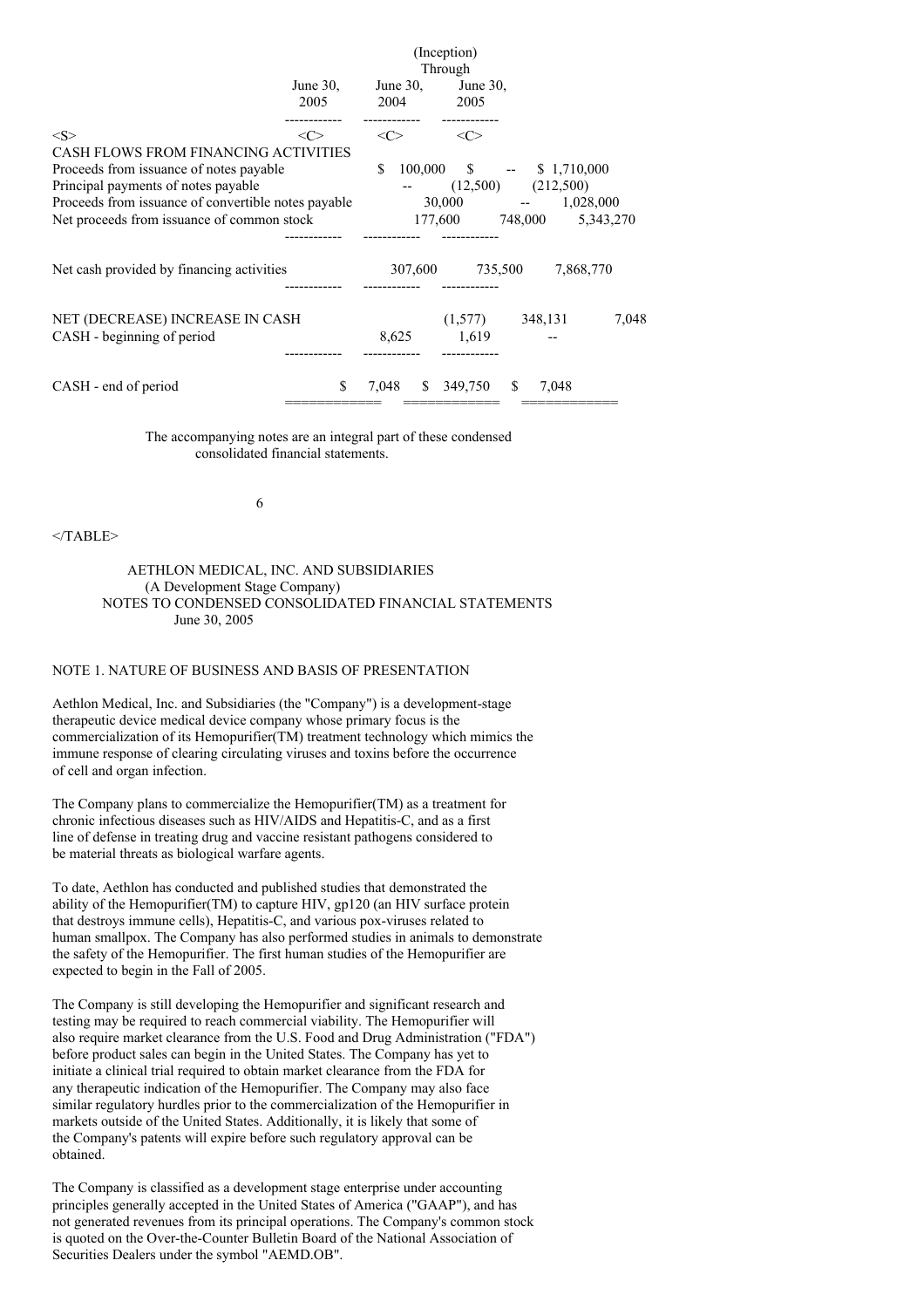The accompanying unaudited condensed consolidated financial statements of the Company have been prepared in accordance with GAAP for interim financial information and with the instructions to Form 10-QSB. Accordingly, they do not include all of the information and footnotes required by GAAP for complete financial statements. In the opinion of management, all adjustments (consisting of normal recurring adjustments) considered necessary for a fair presentation have been included. Operating results for the three-month period ended June 30, 2005 are not necessarily indicative of the results that may be expected for the year ending March 31, 2006. For further information, refer to the Company's Annual Report on Form 10-KSB for the year ended March 31, 2005, which includes audited financial statements and footnotes as of March 31, 2005 and for the years ended March 31, 2004 and 2005.

# NOTE 2. GOING CONCERN AND LIQUIDITY CONSIDERATIONS

The accompanying condensed consolidated financial statements have been prepared on a going concern basis, which contemplates the realization of assets and the satisfaction of liabilities in the ordinary course of business. The Company has experienced a loss of approximately \$19,944,000 for the period from January 31, 1984 (Inception) through June 30, 2005. The Company has not generated significant revenue or any profit from operations since inception. A substantial amount of additional capital will be necessary to advance the development of the Company's products to the point at which they may become commercially viable. The Company's current plan of operation is to fund the Company's anticipated increased research and development activities and operations for the near future utilizing our existing financing agreement with Fusion Capital Fund II, LLC.

No assurance can be given that the Company will receive any additional funds under the Company's agreement with Fusion Capital however, the Company anticipates that the Fusion financing agreement will satisfy its cash requirements for the foreseeable future. However, due to market conditions, and to assure availability of funding for operations in the long term, the Company may arrange for additional funding, subject to acceptable terms, during the next twelve months.

The condensed consolidated financial statements do not include any adjustments relating to the recoverability of assets that might be necessary should the Company be unable to continue as a going concern. The Company's continuation as a going concern is dependent upon its ability to obtain additional financing as may be required, and generate revenue and operating cash flow to meet its obligations on a timely basis.

7

# AETHLON MEDICAL, INC. AND SUBSIDIARIES (A Development Stage Company) NOTES TO CONDENSED CONSOLIDATED FINANCIAL STATEMENTS June 30, 2005

### NOTE 3. SUMMARY OF SIGNIFICANT ACCOUNTING POLICIES

The summary of significant accounting policies of the Company presented below is designed to assist the reader in understanding the Company's consolidated financial statements. Such financial statements and related notes are the representations of Company management, who is responsible for their integrity and objectivity. These accounting policies conform to GAAP in all material respects, and have been consistently applied in preparing the accompanying condensed consolidated financial statements.

PRINCIPLES OF CONSOLIDATION

- ----------------------------

The accompanying condensed consolidated financial statements include the accounts of Aethlon Medical, Inc. and its inactive legal wholly-owned subsidiaries Aethlon, Inc., Hemex, Inc. and Cell Activation, Inc. ("Cell") (collectively hereinafter referred to as the "Company"). All significant intercompany balances and transactions have been eliminated in consolidation.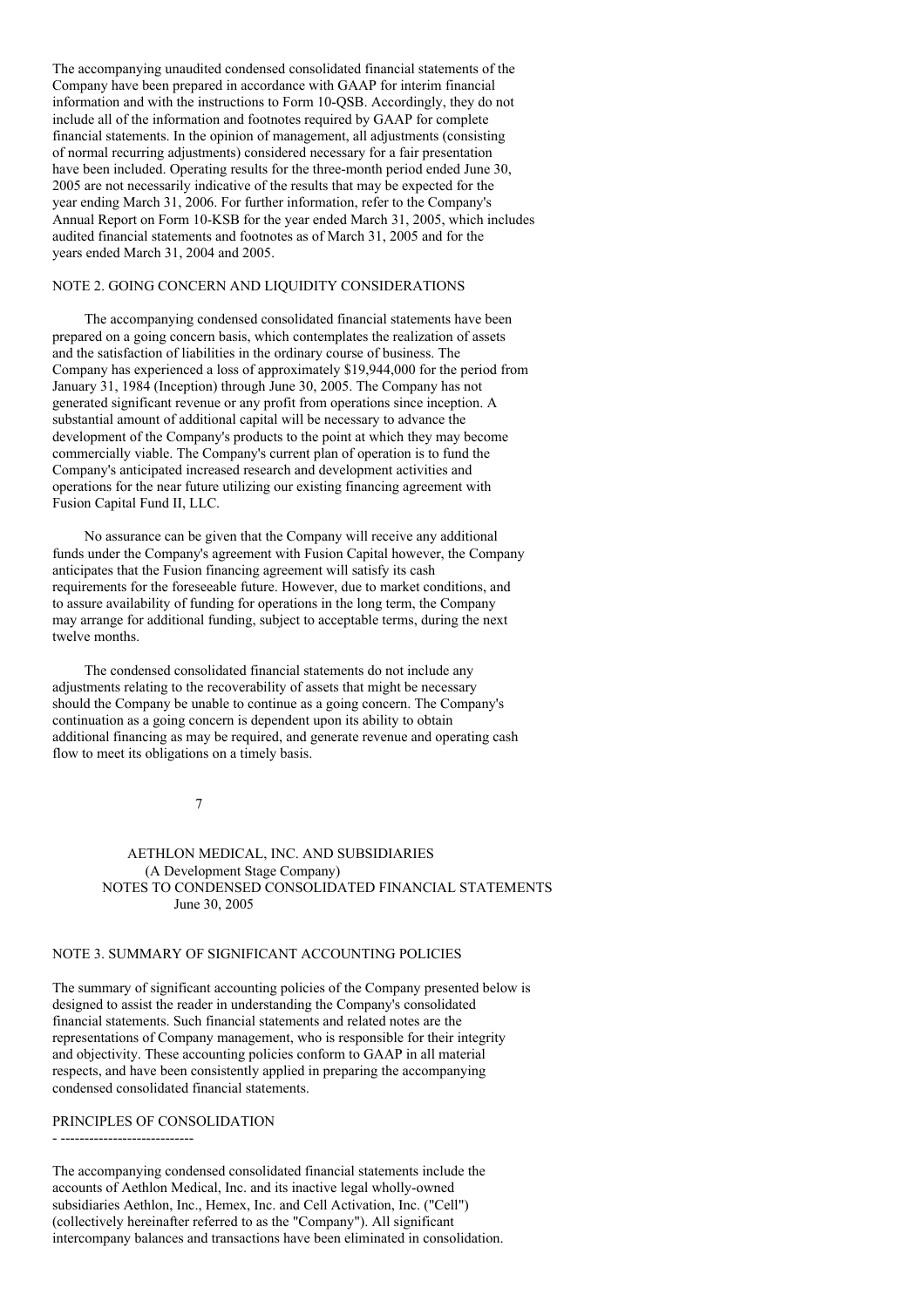- ------------------------

At June 30, 2005, the Company has two stock-based employee compensation plans. The Company accounts for those plans under the recognition and measurement principles of Accounting Principles Board Opinion No. 25, "Accounting for Stock Issued to Employees" ("APB 25"), and related Interpretations.

No stock-based employee compensation cost is reflected in net loss, as all options granted under those plans had an exercise price equal to the market value of the underlying common stock on the date of grant. The following table illustrates the effect on net income and earnings per share if the Company had applied the fair value recognition provisions of Statement of Financial Accounting Standards ("SFAS") No. 123, "Accounting for Stock-Based Compensation," as amended, to stock-based employee compensation.

|                                                                                                                       | 2005<br>2004                  |
|-----------------------------------------------------------------------------------------------------------------------|-------------------------------|
|                                                                                                                       |                               |
| Net loss:                                                                                                             |                               |
| As reported                                                                                                           | $$(802,002) \quad $(481,339)$ |
| Deduct: Total stock-based employee compensation<br>expense determined under fair value based<br>method for all awards |                               |
| Pro forma                                                                                                             | $$(802,002) \quad $(481,339)$ |
| Basic and diluted net loss per share:<br>As reported                                                                  | $(0.05)$ \$ $(0.04)$<br>S     |
|                                                                                                                       |                               |
| Pro forma                                                                                                             | $(0.05)$ \$ $(0.04)$          |

The Company accounts for stock-based compensation to non-employees in accordance with the fair value recognition requirements of SFAS No. 123 and Emerging Issues Task Force 96-18 "Accounting for Equity Instruments That Are Issued to Other Than Employees for Acquiring, or in Conjunction with Selling, Goods or Services."

========== ==========

# LOSS PER COMMON SHARE

- ---------------------

Loss per common share is based on the weighted average number of shares of common stock and common stock equivalents outstanding during the year in accordance with SFAS No. 128, "Earnings per Share."

Securities that could potentially dilute basic loss per share (prior to their conversion, exercise or redemption) were not included in the diluted-loss-per-share computation because their effect is anti-dilutive.

8

## AETHLON MEDICAL, INC. AND SUBSIDIARIES (A Development Stage Company) NOTES TO CONDENSED CONSOLIDATED FINANCIAL STATEMENTS June 30, 2005

# NOTE 3. SUMMARY OF SIGNIFICANT ACCOUNTING POLICIES (continued)

#### PATENTS

- -------

The Company capitalizes the cost of patents, some of which were acquired, and amortizes such costs over the shorter of the remaining legal life or their estimated economic life, upon issuance of the patent.

### RESEARCH AND DEVELOPMENT EXPENSES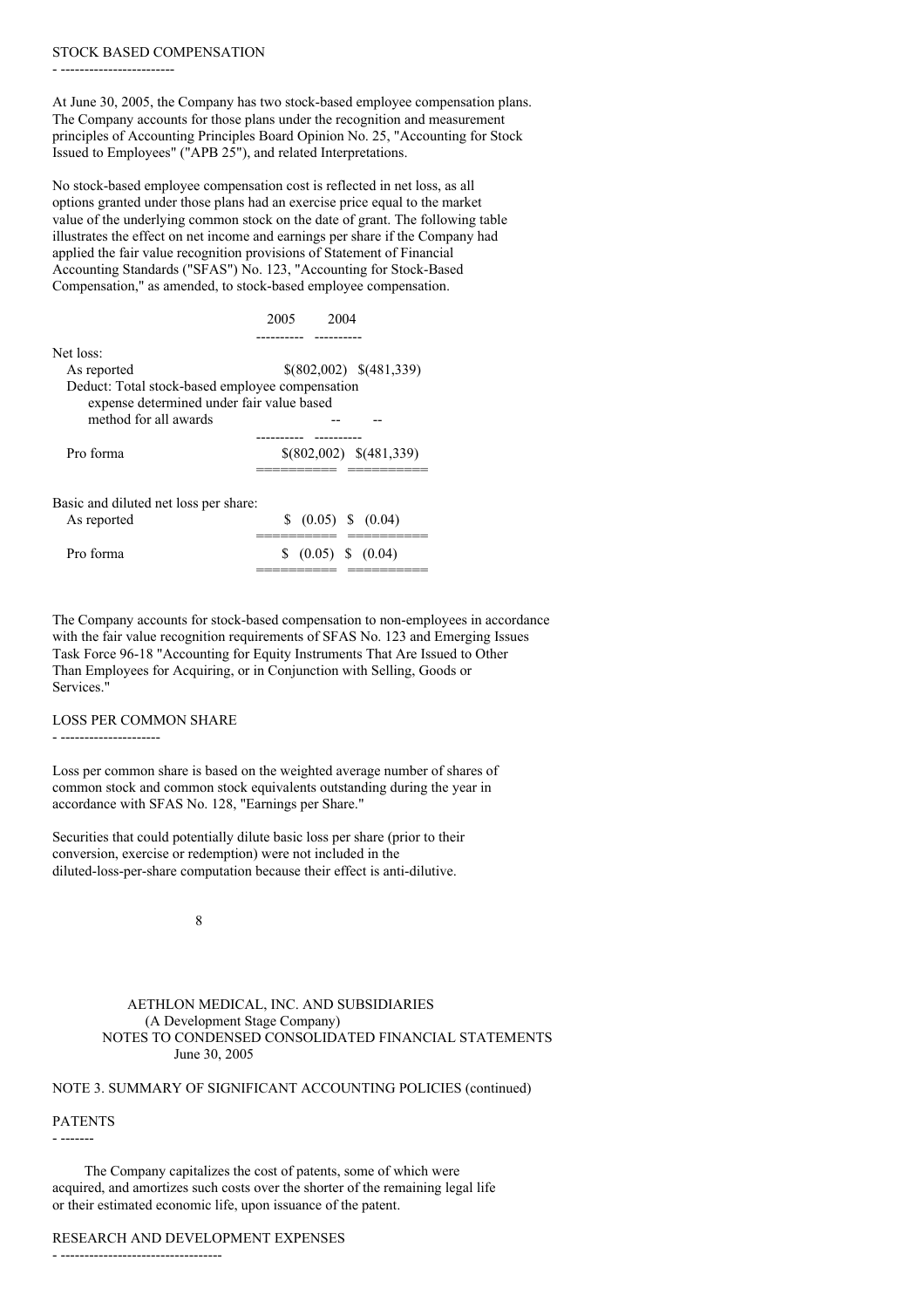The Company incurred approximately \$306,000 and \$58,000 of research and development expenses during the three months ended June 30, 2005 and 2004, respectively, which are included in operating expenses in the accompanying consolidated statements of operations.

### IMPAIRMENT OR DISPOSAL OF LONG-LIVED ASSETS

- -------------------------------------------

The Company follows SFAS 144, "ACCOUNTING FOR THE IMPAIRMENT OF LONG-LIVED ASSETS AND FOR LONG-LIVED ASSETS TO BE DISPOSED OF" addresses financial accounting and reporting for the impairment or disposal of long-lived assets. SFAS 144 requires that long-lived assets be reviewed for impairment whenever events or changes in circumstances indicate that their carrying amounts may not be recoverable. If the cost basis of a long-lived asset is greater than the projected future undiscounted net cash flows from such asset (excluding interest), an impairment loss is recognized. Impairment losses are calculated as the difference between the cost basis of an asset and its estimated fair value. SFAS 144 also requires companies to separately report discontinued operations and extends that reporting requirement to a component of an entity that either has been disposed of (by sale, abandonment or in a distribution to owners) or is classified as held for sale. Assets to be disposed of are reported at the lower of the carrying amount or the estimated fair value less costs to sell, if any. Management noted no impairment indicators requiring review for impairment at or during the three months ended at June 30, 2005.

# STOCK PURCHASE WARRANTS ISSUED WITH NOTES PAYABLE

- -------------------------------------------------

We granted warrants in connection with the issuance of certain notes payable. Under Accounting Principles Board Opinion No. 14, "ACCOUNTING FOR CONVERTIBLE DEBT AND DEBT ISSUED WITH STOCK PURCHASE WARRANTS," the relative estimated fair value of such warrants represents a discount from the face amount of the notes payable.

# BENEFICIAL CONVERSION FEATURE OF CONVERTIBLE NOTES PAYABLE

- -----------------------------------------------------------

The convertible feature of certain notes payable provides for a rate of conversion that is below market value. Such feature is normally characterized as a "beneficial conversion feature" ("BCF"). Pursuant to Emerging Issues Task Force Issue No. 98-5 ("EITF Issue No. 98-5"), "ACCOUNTING FOR CONVERTIBLE SECURITIES WITH BENEFICIAL CONVERSION FEATURES OR CONTINGENTLY ADJUSTABLE CONVERSION RATIO" and Emerging Issues Task Force Issue No. 00-27, "APPLICATION OF EITF ISSUE NO. 98-5 TO CERTAIN CONVERTIBLE INSTRUMENTS," the estimated fair value of the BCF is recorded in the consolidated financial statements as a discount from the face amount of the notes. Such discounts are amortized to interest expense over the term of the notes.

#### INCOME TAXES

- ------------

Under SFAS 109, "ACCOUNTING FOR INCOME TAXES," deferred tax assets and liabilities are recognized for the future tax consequences attributable to the difference between the consolidated financial statements and their respective tax basis. Deferred income taxes reflect the net tax effects of (a) temporary differences between the carrying amounts of assets and liabilities for financial reporting purposes and the amounts reported for income tax purposes, and (b) tax credit carryforwards. The Company records a valuation allowance for deferred tax assets when, based on management's best estimate of taxable income (if any) in the foreseeable future, it is more likely than not that some portion of the deferred tax assets may not be realized.

AETHLON MEDICAL, INC. AND SUBSIDIARIES (A Development Stage Company) NOTES TO CONDENSED CONSOLIDATED FINANCIAL STATEMENTS June 30, 2005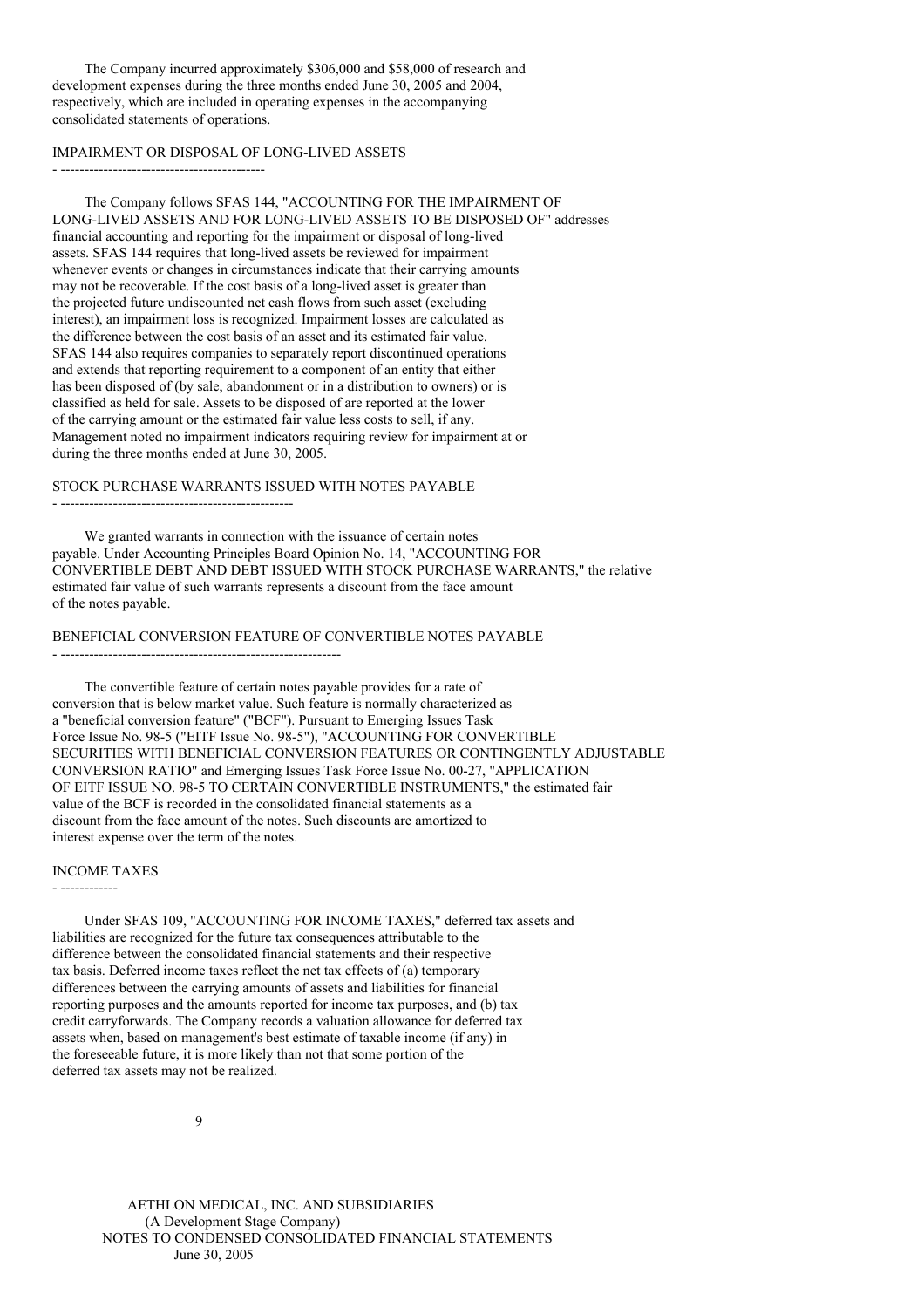# OFF-BALANCE SHEET ARRANGEMENTS

We have not entered into any off-balance sheet arrangements that have or are reasonably likely to have a current or future effect on our financial condition, changes in financial condition, revenues or expenses, results of operations, liquidity, capital expenditures or capital resources and would be considered material to investors.

#### NOTE 4. NOTES PAYABLE

- ------------------------------

On May 16, 2005 the Company issued Fusion Capital ("Fusion") a \$30,000 Convertible Promissory Note (the "Convertible Note") with an interest rate of fifteen percent (15%) per annum that matures on August 15, 2005 (the "Maturity Date"). The Convertible Note is convertible into shares of restricted common stock at any time at the election of Fusion at a conversion price equal to \$0.20 per share for any conversion occurring on or prior to the Maturity Date, or at a price equal to the lesser of (i) 75% of the average of the three (3) lowest closing sale prices of the common shares during the twelve (12) trading days prior to the submission of a conversion notice or (ii) \$0.20 per share, for any conversion occurring after the Maturity Date. In addition, the Company issued Fusion a five-year warrant to purchase 300,000 shares of the Company's common stock at an exercise price of \$0.25 per share (the "Warrant"). The Note and the Warrant have piggyback registration rights. The warrant has been valued using a Black-Scholes option pricing model and an associated discount of \$19,655, which will accrete to interest expense over the term of the Convertible Note, has been recorded. The convertible feature of the Convertible Note provides for a rate of conversion that is below market value. Pursuant to EITF 98-5 and EITF 00-27, the Company has estimated the fair value of such Beneficial Conversion Feature ("BCF") to be \$10,345 and recorded such amount as a debt discount. Such discount is being accreted to interest expense over the term of the Convertible Note. Total interest expense on the Convertible Note for amortization of the above debt discount and BCF totaled \$15,000 for the three months ended June 30, 2005.

On May 27, 2005 the Company issued a promissory note (the "Note") to an accredited investor in an amount of \$100,000 with 12% interest maturing on December 1, 2005. In conjunction with the issuance of the Note, the Company also issued a 12-month warrant to acquire 400,000 shares of Common Stock at \$0.25 per share. Accordingly, this warrant has been valued using a Black-Scholes option pricing model and an associated discount of \$41,860, which will accrete to interest expense over the term of the Note, has been recorded. Such interest expense totaled \$24,489 for the three months ended June 30, 2005.

The Company is currently in default on approximately \$427,500 of amounts owed under various unsecured notes payable and accrued liabilities and is currently seeking other financing arrangements to retire all past due notes. At June 30, 2005 the Company had accrued interest in the amount of \$182,437 associated with these notes and accrued liabilities payable.

#### NOTE 5. COMMON STOCK and WARRANT TRANSACTIONS

In April 2005, the Company issued 9,740 shares of common stock pursuant to the Company's S-8 registration statement covering the Company's 2003 Consulting Stock Plan at \$0.308 per share in payment for scientific consulting services to the Company valued at \$3,000.

In April 2005, the Company issued 25,134 shares of common stock pursuant to the Company's S-8 registration statement covering the Company's 2003 Consulting Stock Plan at \$0.2984 per share in payment for regulatory affairs consulting services to the Company valued at \$7,500.

In April 2005, the Company issued 31,424 shares of common stock pursuant to the Company's S-8 registration statement covering the Company's 2003 Consulting Stock Plan at \$0.2514 per share in payment for regulatory affairs consulting services to the Company valued at \$7,900.

During the quarter ended June 30, 2005, the Company issued 635,633 shares of common stock at prices between \$0.250 to and \$0.280 per share to Fusion Capital under its \$6,000,000 common stock purchase agreement for cash proceeds totaling \$160,000. These shares are registered pursuant to the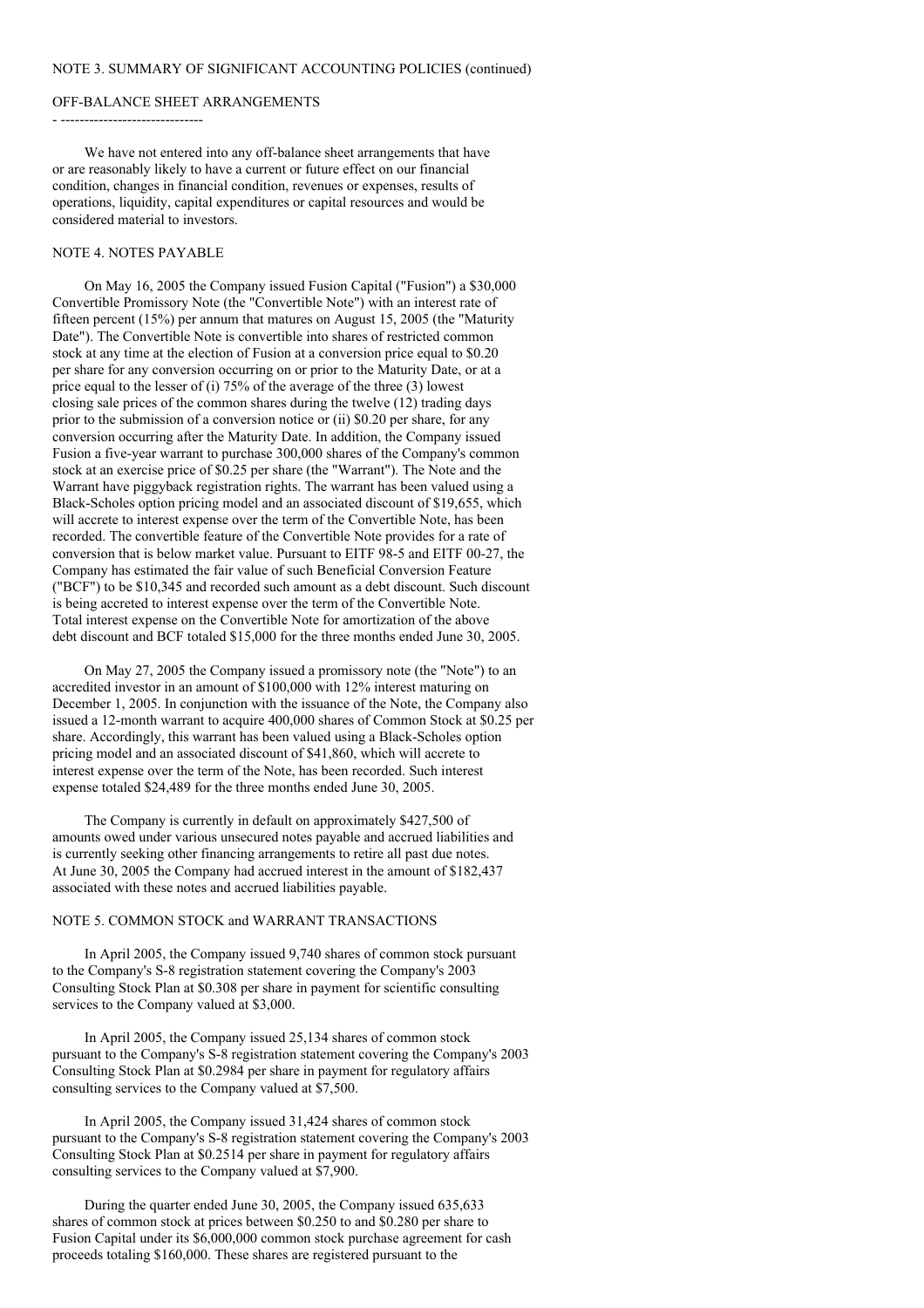Company's Form SB-2 registration statement effective December 7, 2004.

During the quarter ended June 30, 2005, the Company issued 95,420 shares of common stock pursuant to the Company's S-8 registration statement covering the Company's 2003 Consulting Stock Plan at \$0.262 per share in payment for regulatory affairs consulting services to the Company valued at \$25,000.

10

## AETHLON MEDICAL, INC. AND SUBSIDIARIES (A Development Stage Company) NOTES TO CONDENSED CONSOLIDATED FINANCIAL STATEMENTS June 30, 2005

#### NOTE 5. COMMON STOCK and WARRANT TRANSACTIONS (continued)

In May 2005, the Company issued 33,228 shares of common stock pursuant to the Company's S-8 registration statement covering the Company's 2003 Consulting Stock Plan at \$0.254 per share in payment for regulatory affairs consulting services to the Company valued at \$8,440.

In May 2005, the Company issued 24,000 shares of common stock pursuant to the Company's S-8 registration statement covering the Company's 2003 Consulting Stock Plan at \$0.25 per share in payment for investor relations consulting services to the Company valued at \$6,000.

In May 2005 the Company issued 100,000 shares of common stock and a warrant to purchase 400,000 shares of common stock at a purchase price of \$0.176 per share to an accredited investor for \$17,600. This transaction was exempt from registration pursuant to Regulation D promulgated under the Securities Act of 1933.

In May 2005, the Company issued 21,008 shares of common stock pursuant to the Company's S-8 registration statement covering the Company's 2003 Consulting Stock Plan at \$0.238 per share in payment for regulatory affairs consulting services to the Company valued at \$5,000.

In June 2005, the Company issued 836,730 shares of restricted common stock and a three-year warrant to purchase 418,365 shares of the Company's restricted common stock at an exercise price of \$0.25 to legal counsel as an inducement to settle accrued past due legal services payable in the amount of \$167,346 which had been expensed in the prior fiscal year. At the time of the settlement, the shares of the Company's restricted common stock were valued at \$209,183 and, using a Black-Scholes option pricing model, the warrant was valued at \$100,408. The non-cash additional consideration of \$142,245 has been recorded as professional fees expense during the quarter ended June 30, 2005.

In June 2005, the Company issued 12,605 shares of common stock pursuant to the Company's S-8 registration statement covering the Company's 2003 Consulting Stock Plan at \$0.238 per share in payment for scientific consulting services to the Company valued at \$3,000.

During the quarter ended June 30, 2005, the Company expensed \$30,000 of deferred consulting fees, which were included in additional paid-in capital at March 31, 2005, as the related consulting services were completed.

# NOTE 6. SUBSEQUENT EVENTS

In July 2005 the Company issued a \$105,000 convertible promissory note to an accredited investor Bearing interest at 10% and maturing on January 2, 2006. At the option of the holder the note converts to common stock at a conversion price of \$0.20 per share. Upon conversion a warrant to purchase 105,000 common shares at \$0.20 per share will be issued to holder.

In July 2005, the Company issued 10,869 shares of common stock pursuant to the Company's S-8 registration statement covering the Company's 2003 Consulting Stock Plan at \$0.23 per share in payment for regulatory affairs consulting services to the Company.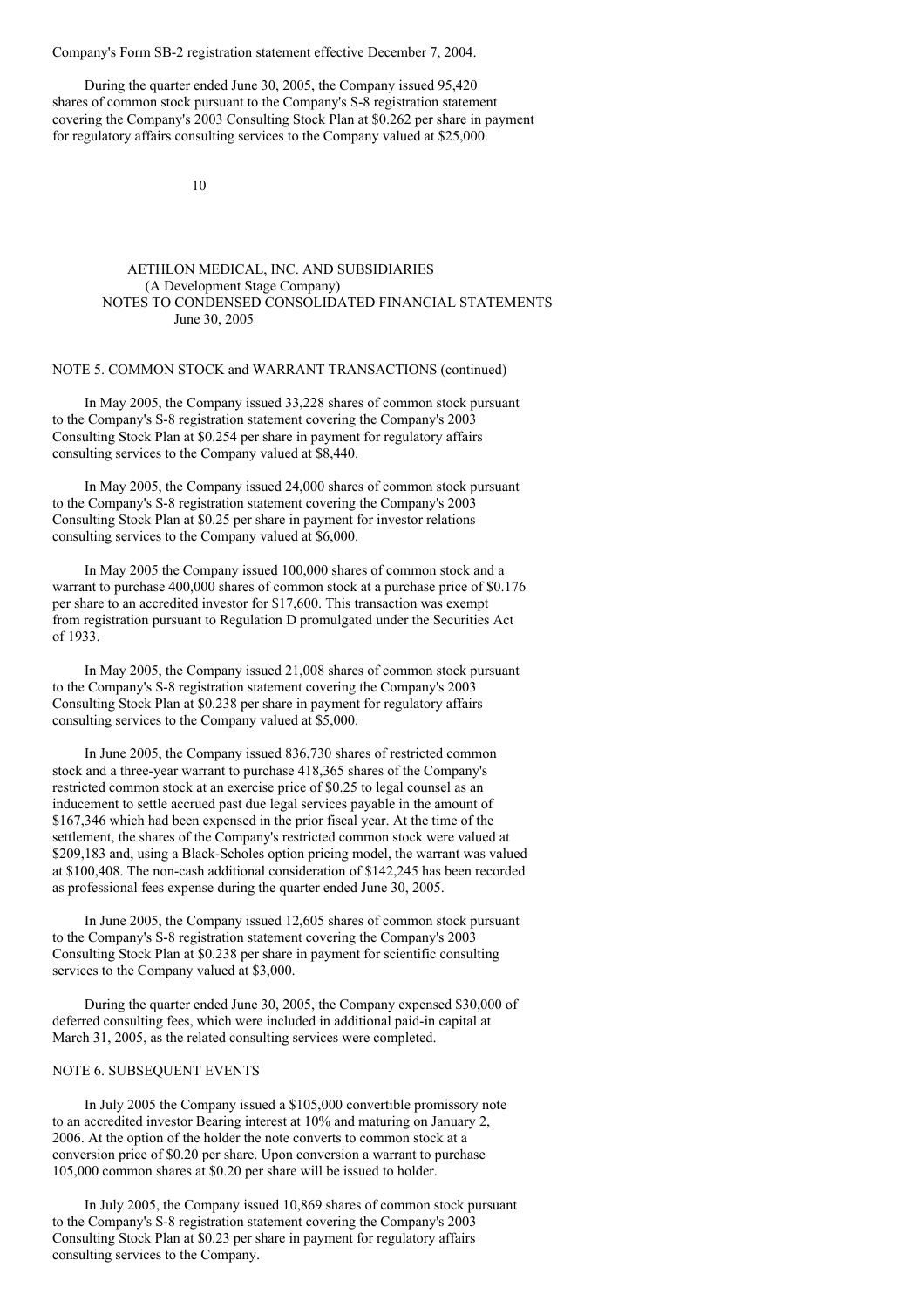In July 2005, the Company issued 10,870 shares of common stock pursuant to the Company's S-8 registration statement covering the Company's 2003 Consulting Stock Plan at \$0.23 per share in payment for regulatory affairs consulting services to the Company.

In July 2005, the Company issued 2,156 shares of common stock pursuant to the Company's S-8 registration statement covering the Company's 2003 Consulting Stock Plan at \$0.232 per share in payment for regulatory affairs consulting services to the Company.

In July 2005, the Company issued 21,740 shares of common stock pursuant to the Company's S-8 registration statement covering the Company's 2003 Consulting Stock Plan at \$0.230 per share in payment for regulatory affairs consulting services to the Company.

In August 2005, the Company issued two \$25,000 convertible promissory notes (total \$50,000) to two related accredited investors bearing interest at 10% and maturing on January 2, 2006. At the option of the holder the note converts to common stock at a conversion price of \$0.20 per share. Upon conversion a warrant to purchase 50,000 common shares at \$0.20 will be issued to holder.

11

# ITEM 2. MANAGEMENT'S DISCUSSION AND ANALYSIS OR PLAN OF OPERATION

The following discussion of Aethlon Medical's financial condition and results of operations should be read in conjunction with, and is qualified in its entirety by the condensed consolidated financial statements and notes thereto, included in Item 1 in this Quarterly Report on Form 10-QSB. This item contains forward-looking statements that involve risks and uncertainties. Actual results may differ materially from those indicated in such forward-looking statements.

### FORWARD LOOKING STATEMENTS

- --------------------------

All statements, other than statements of historical fact, included in this Form 10-QSB are, or may be deemed to be, "forward-looking statements" within the meaning of Section 27A of the Securities Act of 1933, as amended ("the Securities Act"), and Section 21E of the Exchange Act. Such forward-looking statements involve assumptions, known and unknown risks, uncertainties and other factors which may cause the actual results, performance, or achievements of Aethlon Medical, Inc. ("the Company") to be materially different from any future results, performance, or achievements expressed or implied by such forward looking statements contained in this Form 10-QSB. Such potential risks and uncertainties include, without limitation, completion of the Company's capital-raising activities, FDA approval of the Company's products, other regulations, patent protection of the Company's proprietary technology, product liability exposure, uncertainty of market acceptance, competition, technological change, and other risk factors detailed herein and in other of the Company's filings with the Securities and Exchange Commission. The forward-looking statements are made as of the date of this Form 10-QSB, and the Company assumes no obligation to update the forward-looking statements, or to update the reasons actual results could differ from those projected in such forward-looking statements.

#### THE COMPANY

- -----------

Aethlon Medical is a development stage therapeutic device company that has not yet engaged in significant commercial activities. The primary focus of our resources is the advancement of our proprietary Hemopurifier(TM) platform treatment technology, which is designed to rapidly reduce the presence of infectious viruses and other toxins from human blood. In this regard, our core focus is the development of therapeutic devices that treat HIV/AIDS, Hepatitis-C, and pathogens targeted as potential biological warfare agents. Our main focus during fiscal 2006 is to prepare our HIV-Hemopurifier to treat HIV/AIDS and pathogens targeted as potential biological warfare agents for animal clinical trials, and to initiate the pre-clinical human blood studies of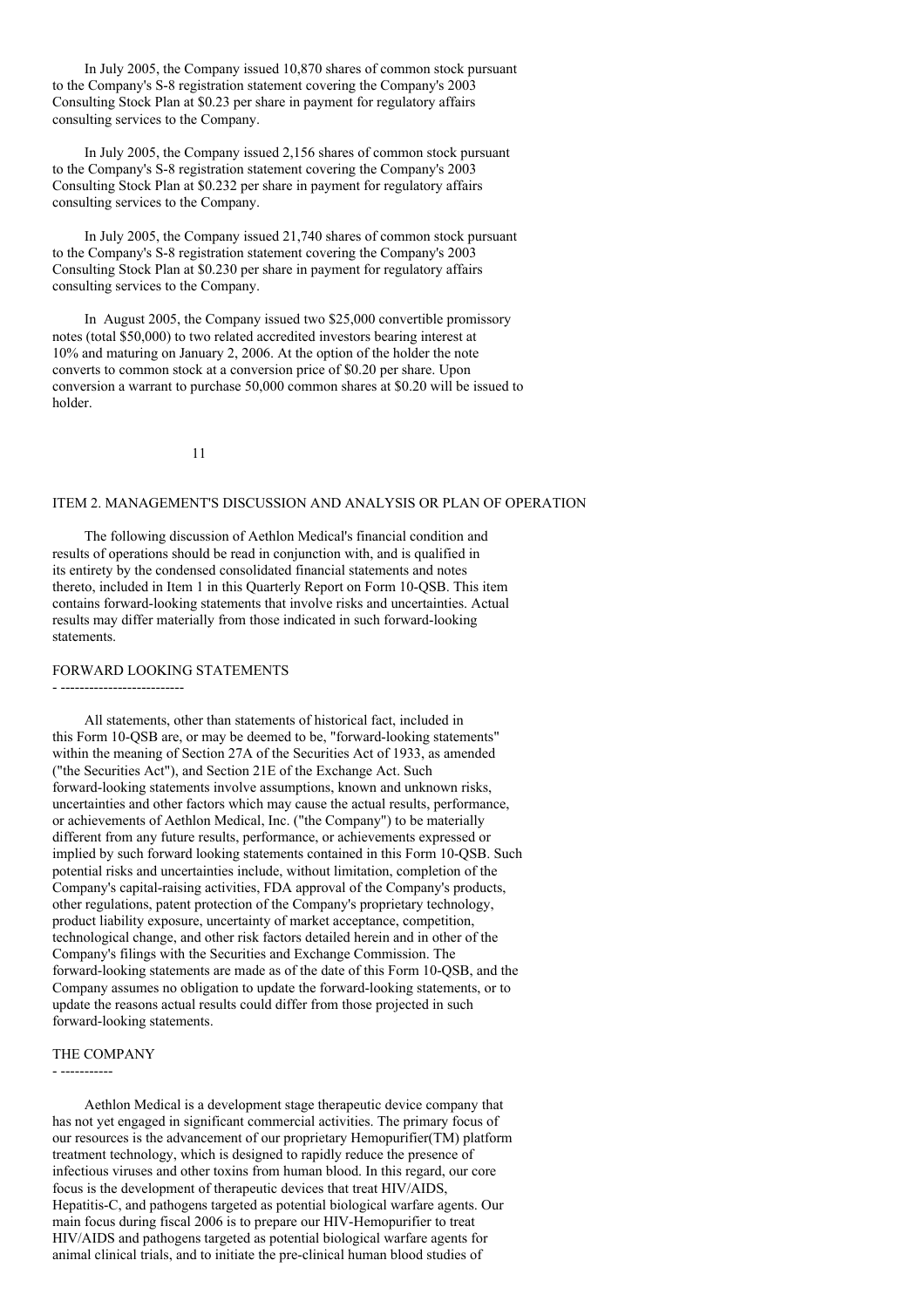our HCV-Hemopurifier for treating Hepatitis-C.

#### WHERE YOU CAN FIND MORE INFORMATION

#### - -----------------------------------

We are subject to the informational requirements of the Securities Exchange Act and must file reports, proxy statements and other information with the SEC. The reports, information statements and other information we file with the Commission can be inspected and copied at the Commission Public Reference Room, 450 Fifth Street, N.W. Washington, D.C. 20549. You may obtain information on the operation of the Public Reference Room by calling the SEC at (800) SEC-0330. The Commission also maintains a Web site (http://www.sec.gov) that contains reports, proxy, and information statements and other information regarding registrants, like us, which file electronically with the Commission. Our headquarters are located at 3030 Bunker Hill Street, Suite 4000, San Diego, California 92109. Our telephone number is 858/459-7800. Our Web site is maintained at http://www.aethlonmedical.com.

Our common stock is traded on the OTCBB under the symbol "AEMD".

## CRITICAL ACCOUNTING POLICIES

- ----------------------------

The preparation of condensed consolidated financial statements in conformity with accounting principles generally accepted in the United States of America requires us to make a number of estimates and assumptions that affect the reported amounts of assets and liabilities and disclosure of contingent assets and liabilities at the date of the financial statements. Such estimates and assumptions affect the reported amounts of expenses during the reporting period. On an ongoing basis, we evaluate estimates and assumptions based upon historical experience and various other factors and circumstances. We believe our estimates and assumptions are reasonable in the circumstances; however, actual results may differ from these estimates under different future conditions.

12

We believe that the estimates and assumptions that are most important to the portrayal of our financial condition and results of operations, in that they require our most difficult, subjective or complex judgments, form the basis for the accounting policies deemed to be most critical to us. These critical accounting policies relate to stock purchase warrants issued with notes payable, beneficial conversion feature of convertible notes payable, impairment of intangible assets and long lived assets, contingencies and litigation. We believe estimates and assumptions related to these critical accounting policies are appropriate under the circumstances; however, should future events or occurrences result in unanticipated consequences, there could be a material impact on our future financial conditions or results of operations. The reader should refer to the Company's Critical Accounting Policies as reflected in the 10-KSB for the year ended March 31, 2005.

#### RESULTS OF OPERATIONS

- ---------------------

THE THREE MONTHS ENDED JUNE 30, 2005 COMPARED TO THE THREE MONTHS ENDED JUNE 30, 2004.

#### OPERATING EXPENSES

- ------------------

Consolidated operating expenses were \$735,069 for the three months ended June 30, 2005, versus \$458,371 for the comparable period ended June 30, 2004. This increase of 60% in operating expenses is a result of increased Professional Fees which include higher legal fees and an overall increase in laboratory expenses associated with developing protocols for the ongoing testing of our Hemopurifier(TM) technology. In addition we recognized a \$142,245 non-cash legal expense a result of a negotiated settlement of an existing obligation. General and Administrative expenses increased due to increases in rent expense and laboratory supplies associated with increased testing activity of our Hemopurifier(TM) platform technology.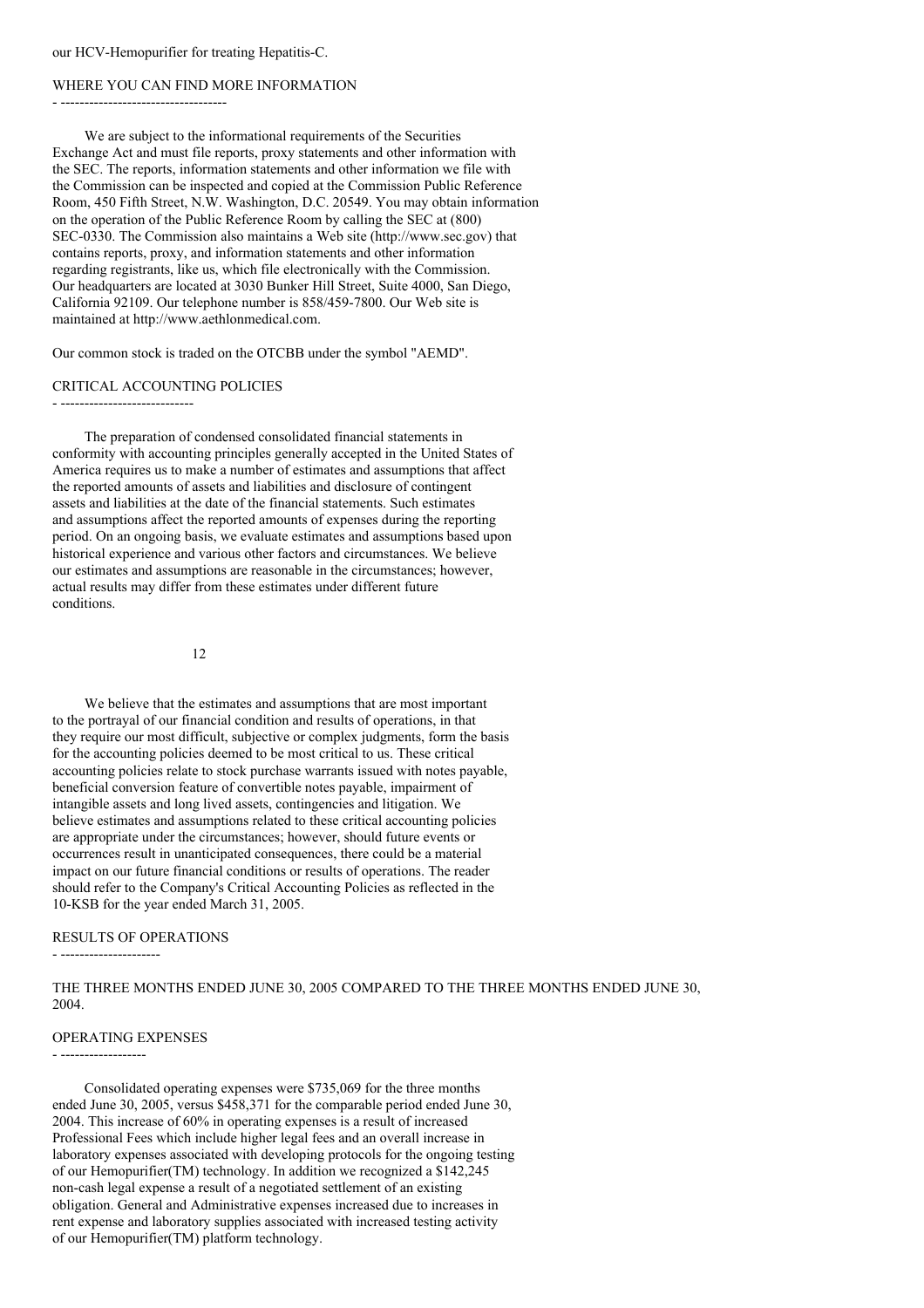- -----------------

Our current plan of operation is to fund our anticipated increased research and development activities and operations for the near future through the common stock purchase agreement in place with Fusion Capital, whereby Fusion Capital has committed to buy up to an additional \$6,000,000 of our common stock over a 30-month period, that commenced, at our election, after the SEC declared effective a registration statement under Form SB-2 on December 7, 2004 covering such shares. Through June 30, 2005 the Company had received \$640,000 from this agreement. No assurance can be given that we will receive any additional funds under our agreement with Fusion Capital. Based on our projections of additional employees and equipment for operations and to complete research, development and testing associated with our Hemopurifier(TM) products, we anticipate that these funds will satisfy our cash requirements, including this anticipated increase in operations, in excess of the next twelve months. However, due to market conditions, and to assure availability of funding for operations in the long term, we may arrange for additional funding, subject to acceptable terms, during the next twelve months.

We are a development stage medical device company that has not yet engaged in significant commercial activities. The primary focus of our resources is the advancement of our proprietary Hemopurifier(TM) platform treatment technology, which is designed to rapidly reduce the presence of infectious viruses and toxins in human blood. Our main focus during fiscal year 2005 was to prepare our HIV-Hemopurifier(TM) to treat HIV/AIDS, and our HCV-Hemopurifier(TM) to treat Hepatitis-C for human clinical trials. We are also working to advance pathogen filtration devices to treat infectious agents that may be used in biological warfare and terrorism. See "NATURE OF BUSINESS AND BASIS OF PRESENTATION" included in the financial statements in this Form 10-QSB.

We plan to continue our research and development activities related to our Hemopurifier(TM) platform technology, with particular emphasis on the advancement of our lead product candidates for the treatment of HIV/AIDS. We plan to continue our pre-clinical trials for both our HIV/AIDS Hemopurifier(TM) products as well as for our biodefense Hemopurifier(TM) products. We plan to conduct human clinical trials for HIV and HCV patients by early fall of 2005. We also plan to implement a regulatory strategy for the use of our Hemopurifier(TM) for biodefense treatments in fiscal year 2006 pursuant to a recent rule implemented by the FDA for medical countermeasures to weapons of mass destruction. Under this rule, in situations where it is deemed unethical to conduct efficacy studies in humans, a treatment can be reviewed for approval on the basis of efficacy in the most relevant animal species and safety data in humans.

13

We expect to add additional employees in the next twelve months, as required to support our increased research and development effort that will include expanding our goal beyond treating infectious diseases HIV/AIDS and Hepatitis-C and new applications to combat infectious agents that may be used in biological warfare and terrorism. This will involve designing Hemopurifier(TM) products that can be rapidly deployed by armed forces as wearable post-exposure treatments on the battlefield, as well as dialysis-based treatments for civilian populations. This will entail developing the new treatment device based on the same proprietary Hemopurifier(TM) filtration technology that is utilized in advancing our HIV/AIDS, and Hepatitis-C treatments. An important part of this will include our cooperative agreement with the National Center for Biodefense at George Mason University to jointly pursue business and funding opportunities within the federal government.

Accordingly, due to this increase in activity during the next twelve months, we anticipate continuing to increase our spending on research and development during this period. Additionally, associated with our anticipated increase in research and development expenditures, we anticipate purchasing additional amounts of equipment during this period to support our laboratory and testing operations.

NET LOSS

- --------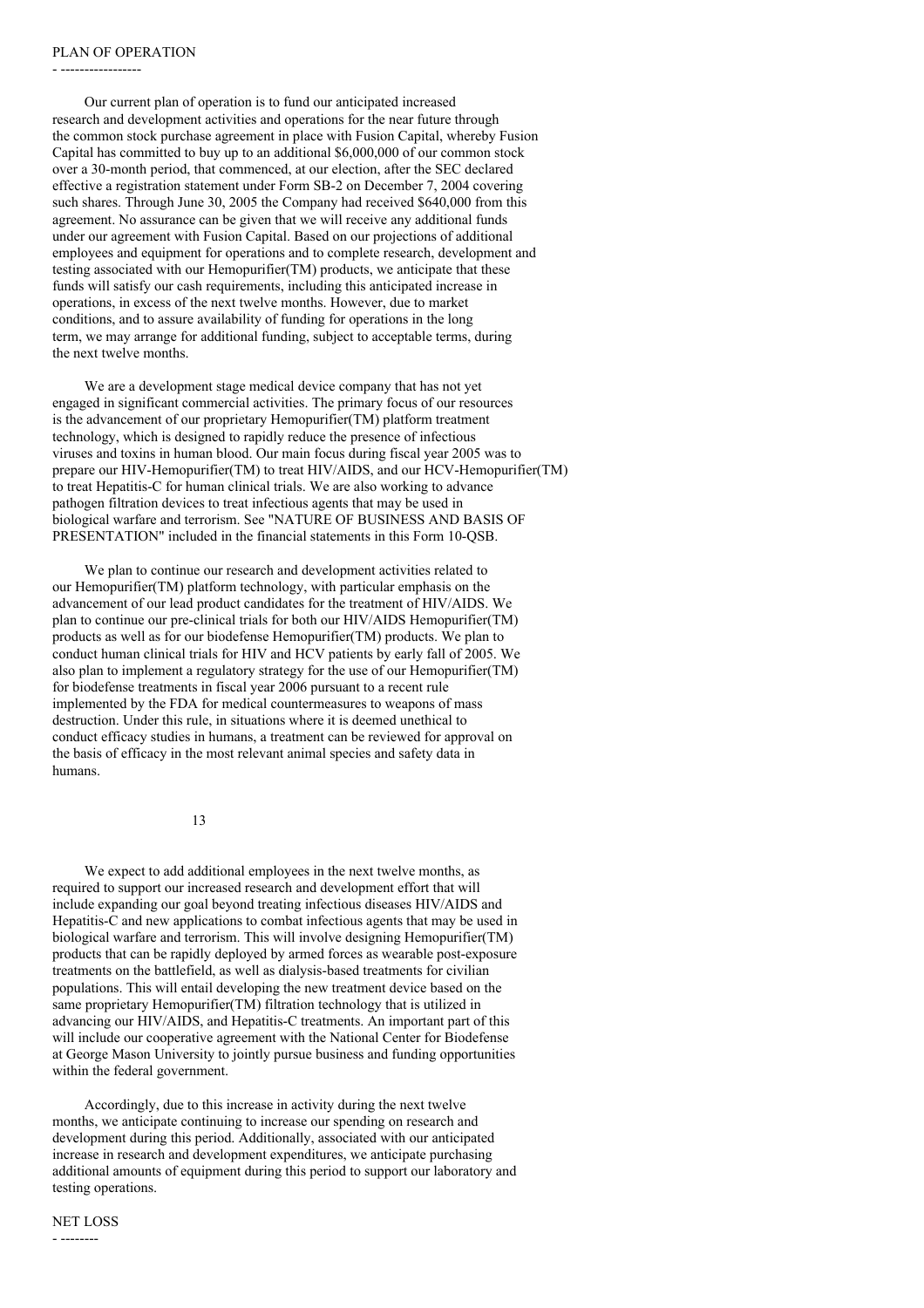We recorded a consolidated net loss of \$802,002 and \$481,339 for the quarters ended June 30, 2005 and 2004, respectively. The increase in net loss of 67% was primarily attributable to increased operating expenses and interest expense. Interest expense increased a result of the recognition of the cost of warrants issued in conjunction with notes payable in comparison to the prior year quarter.

Basic and diluted loss per common share were (\$0.05) for the three month period ended June 30, 2005 as compared to (\$0.04) for the same period ended June 30, 2004. This increase in loss per share was attributable to the increase in net loss as compared to the prior quarter one year ago offset by the effect of a greater number of common shares outstanding during the current quarter.

## LIQUIDITY AND CAPITAL RESOURCES

- -------------------------------

To date, we have funded our capital requirements for the current operations from net funds received from the public and private sale of debt and equity securities, as well as from the issuance of common stock in exchange for services. Our cash position at June 30, 2005 was \$7,048 as compared to \$8,625 at March 31, 2005, representing a decrease of \$1,577.

During the three months ended June 30, 2005, operating activities used net cash of \$309,177. We received \$307,600 from the sale of common stock and issuance of additional notes payable.

During the three month period ended June 30, 2005, net cash used in operating activities primarily consisted of net loss of \$802,002. Net loss was offset principally by the fair market value of common stock and warrants issued in exchange for services of \$208,085 and amortization of debt discounts totaling \$39,489, plus net changes in prepaid expenses of (\$4,388) and less the combined accounts payable and amounts due to related parties of \$207,442.

Decreases in working capital in the amount of \$134,915 increased our negative working capital position to (\$3,483,425) at June 30, 2005 as compared to a negative working capital of (\$3,348,510) at March 31, 2005.

Our current deficit in working capital required us to obtain funds in the short-term to be able to continue in business, and in the longer term to fund research and development on products not yet ready for market. We are seeking to fund these and other operating needs in the next 12 months from funds to be obtained through our facility from Fusion Capital Fund II, LLC, as well as from the proceeds of additional private placements or public offerings of debt or equity securities, or both.

Our operations to date have consumed substantial capital without generating revenues, and we will continue to require substantial and increasing capital funds to conduct necessary research and development and pre-clinical and clinical testing of our Hemopurifier(TM) products, and to market any of those products that receive regulatory approval. We do not expect to generate revenue from operations for the foreseeable future, and our ability to meet our cash obligations as they become due and payable is expected to depend for at least

14

the next several years on our ability to sell securities, borrow funds or a combination thereof. Our future capital requirements will depend upon many factors, including progress with pre-clinical testing and clinical trials, the number and breadth of our programs, the time and costs involved in preparing, filing, prosecuting, maintaining and enforcing patent claims and other proprietary rights, the time and costs involved in obtaining regulatory approvals, competing technological and market developments, and our ability to establish collaborative arrangements, effective commercialization, marketing activities and other arrangements. We expect to continue to incur increasing negative cash flows and net losses for the foreseeable future.

Management does not believe that inflation has had or is likely to have any material impact on the Company's limited operations.

At the date of this filing, we do not have plans to purchase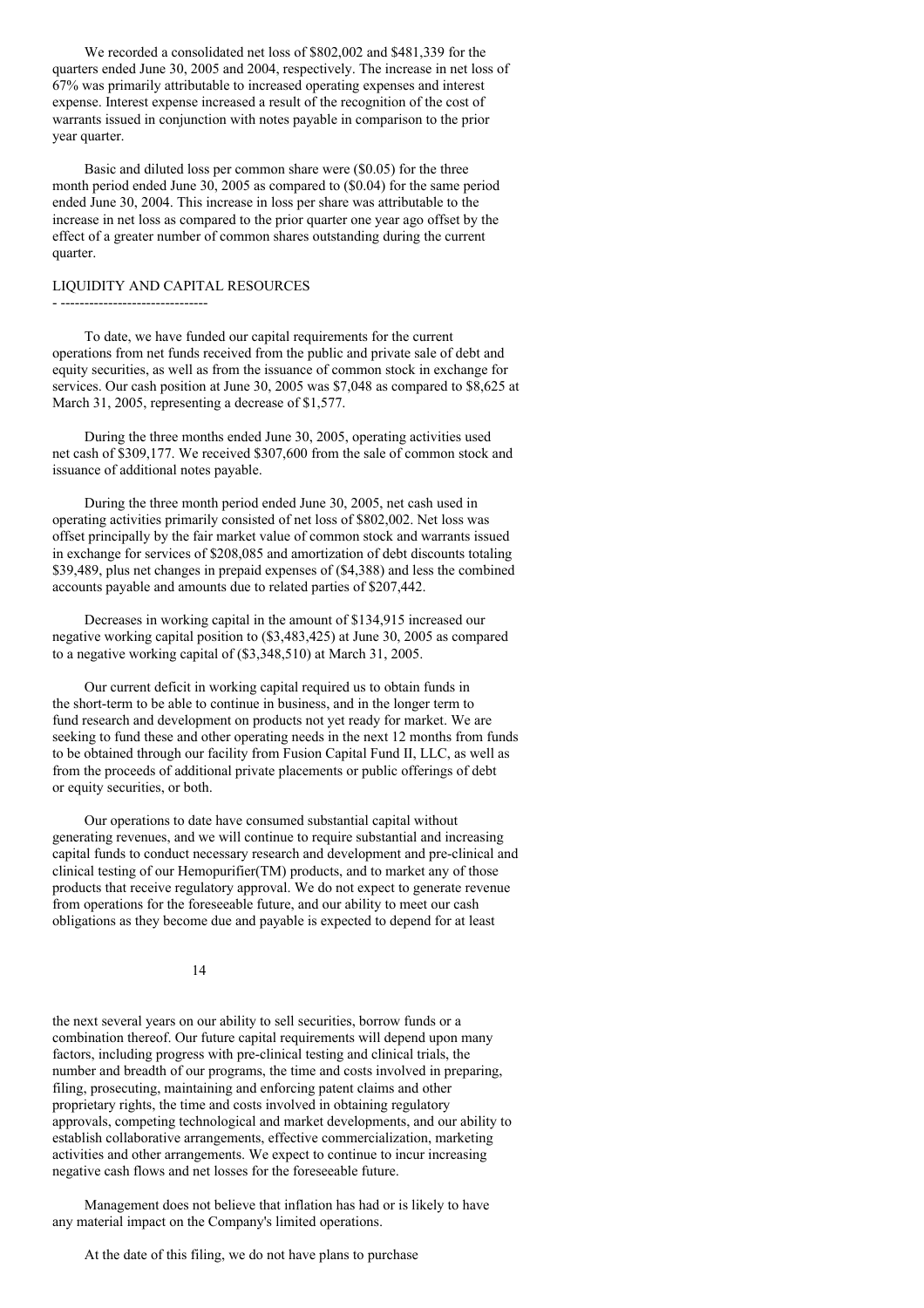significant amounts of equipment or hire significant numbers of employees prior to successfully raising additional capital.

#### Off-Balance Sheet Arrangements

- ------------------------------

There are no guarantees, commitments, lease and debt agreements or other agreements that could trigger an adverse change in our credit rating, earnings, cash flows or stock price, including requirements to perform under standby agreements.

# ITEM 3. CONTROLS AND PROCEDURES

Under the supervision and with the participation of our management, including our Chief Executive Officer ("CEO") and Chief Financial Officer ("CFO"), we evaluated the effectiveness of the design and operation of our disclosure controls and procedures (as defined in Rule 13a-15(e) and 15d-15(e) of the 34Act) as of the end of the period covered by this report (the "Evaluation Date"). Based upon that evaluation, the CEO and CFO concluded that, as of June 30, 2005, our disclosure controls and procedures were effective in timely alerting them to the material information relating to us (or our consolidated subsidiaries) required to be included in our periodic filings with the SEC. Based on their most recent evaluation as of the Evaluation Date, the CEO and the CFO have also concluded that there are no significant deficiencies in the design or operation of internal control over financial reporting which are reasonably likely to adversely affect the Company's ability to record, process, summarize and report financial information, and such officers have identified no material weaknesses in internal controls.

Changes in Controls and Procedures

There were no significant changes made in our internal controls over financial reporting during the quarter ended June 30, 2005 that have materially affected or are reasonably likely to materially affect these controls. Thus, no corrective actions with regard to significant deficiencies or material weaknesses were necessary. On August 1, 2005 the Company hired a new full-time Chief Financial Officer.

Limitations on the Effectiveness of Internal Control

- ----------------------------------------------------

Our management, including the CEO, does not expect that our disclosure controls and procedures or our internal control over financial reporting will necessarily prevent all fraud and material errors. An internal control system, no matter how well conceived and operated, can provide only reasonable, not absolute, assurance that the objectives of the control system are met. Further, the design of a control system must reflect the fact that there are resource constraints, and the benefits of controls must be considered relative to their costs. Because of the inherent limitations on all internal control systems, no evaluation of controls can provide absolute assurance that all control issues and instances of fraud, if any, within Aethlon Medical have been detected. These inherent limitations include the realities that judgments in decision-making can be faulty, and that breakdowns can occur because of simple error or mistake. Additionally, controls can be circumvented by the individual acts of some persons, by collusion of two or more people, and/or by management override of the control. The design of any system of internal control is also based in part upon certain assumptions about the likelihood of future events, and there can be no assurance that any design will succeed in achieving its stated goals under all potential future conditions. Over time, controls may become inadequate because of changes in circumstances, and/or the degree of compliance with the policies and procedures may deteriorate. Because of the inherent limitations in a cost-effective internal control system, financial reporting misstatements due to error or fraud may occur and not be detected on a timely basis.

PART II

OTHER INFORMATION

<sup>-</sup> ----------------------------------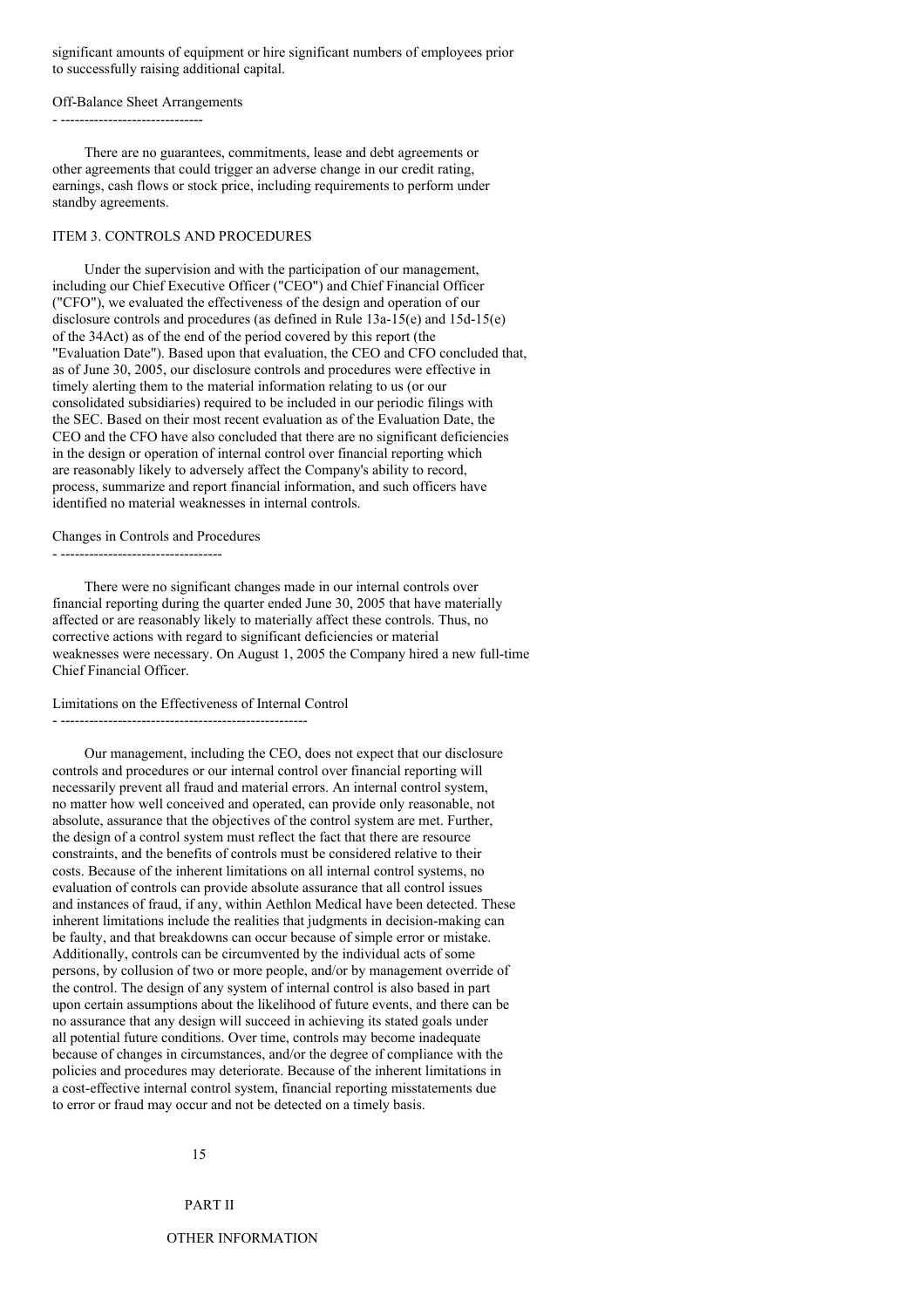#### ITEM 1. LEGAL PROCEEDINGS

None.

### ITEM 2. UNREGISTERED SALES OF EQUITY SECURITIES AND USE OF PROCEEDS

In April 2005, the Company issued 394,235 shares of common stock at prices between \$0.250 to and \$0.280 per share to Fusion Capital under its \$6,000,000 common stock purchase agreement. Fusion advanced the Company \$100,000 in April 2005 for the purchase of additional shares under such agreement. These shares are registered pursuant to the Company's Form SB-2 registration statement effective December 7, 2004.

In May 2005 the Company issued Fusion Capital ("Fusion) a \$30,000 Convertible Promissory Note (the "Note") with an interest rate of fifteen percent (15%) per annum that matures on August 15, 2005. The Note is convertible into shares of restricted common stock at any time at the election of Fusion at a conversion price equal to \$0.20 per share for any conversion occurring on or prior to the Maturity Date, or at a price equal to the lesser of (i) 75% of the average of the three (3) lowest closing sale prices of the common shares during the twelve (12) trading days prior to the submission of a conversion notice or (ii) \$0.20 per share, for any conversion occurring after the Maturity Date. In addition, the Company issued Fusion a five-year warrant to purchase 300,000 shares of the Company's common stock at an exercise price of \$0.25 per share (the "Warrant"). The Note and the Warrant have piggyback registration rights. This transaction was exempt from registration pursuant to Regulation D promulgated under the Securities Act of 1933.

In May 2005 the Company issued 100,000 shares of common stock and a warrant to purchase 400,000 shares of common stock at a purchase price of \$0.176 per share to an accredited investor for \$17,600. This transaction was exempt from registration pursuant to Regulation D promulgated under the Securities Act of 1933.

We relied on the exemption from registration as set forth in Section 4(2) of the Securities Act of 1933 for the issuance of securities described above as transactions by an issuer not involving any public offering. The recipients of securities in each transaction made representations that they were accredited investors within the meaning of Regulation D under the Securities Act. They also represented their intentions to acquire the securities for investment purposes without a view to distribution and had access to information concerning the Company and our business prospects, as required by the Securities Act of 1933, as amended. In addition, there was no general solicitation or advertising for the acquisition of these securities.

There were no underwritten offerings employed in connection with any of these transactions.

In June 2005, the Company issued 241,398 shares of common stock at \$0.250 per share to Fusion Capital under its \$6,000,000 common stock purchase agreement. Fusion advanced the Company \$60,000 in April 2005 for the purchase of additional shares under such agreement. These shares are registered pursuant to the Company's Form SB-2 registration statement effective December 7, 2004.

### ITEM 3. DEFAULTS UPON SENIOR SECURITIES

As of the date of this report, various promissory and convertible notes payable in the aggregate principal amount of \$427,500 have reached maturity and are past due. The Company is currently seeking other financing arrangements to retire all past due notes. At June 30, 2005 the Company had accrued interest in the amount of \$182,437 associated with these notes and accrued liabilities payable.

# ITEM 4. SUBMISSION OF MATTERS TO A VOTE OF SECURITY HOLDERS

On June 10, 2005, Aethlon Medical, Inc. (the "Company") held a special meeting of stockholders at the Company's executive offices for the following purposes: (1) to ratify the appointment of Squar, Milner, Reehl & Williamson, L.L.P ("Squar Milner"), as the Company's independent auditors for the fiscal year ending March 31, 2005 and (2) to approve an amendment to the Company's Articles of Incorporation to increase the number of authorized shares of the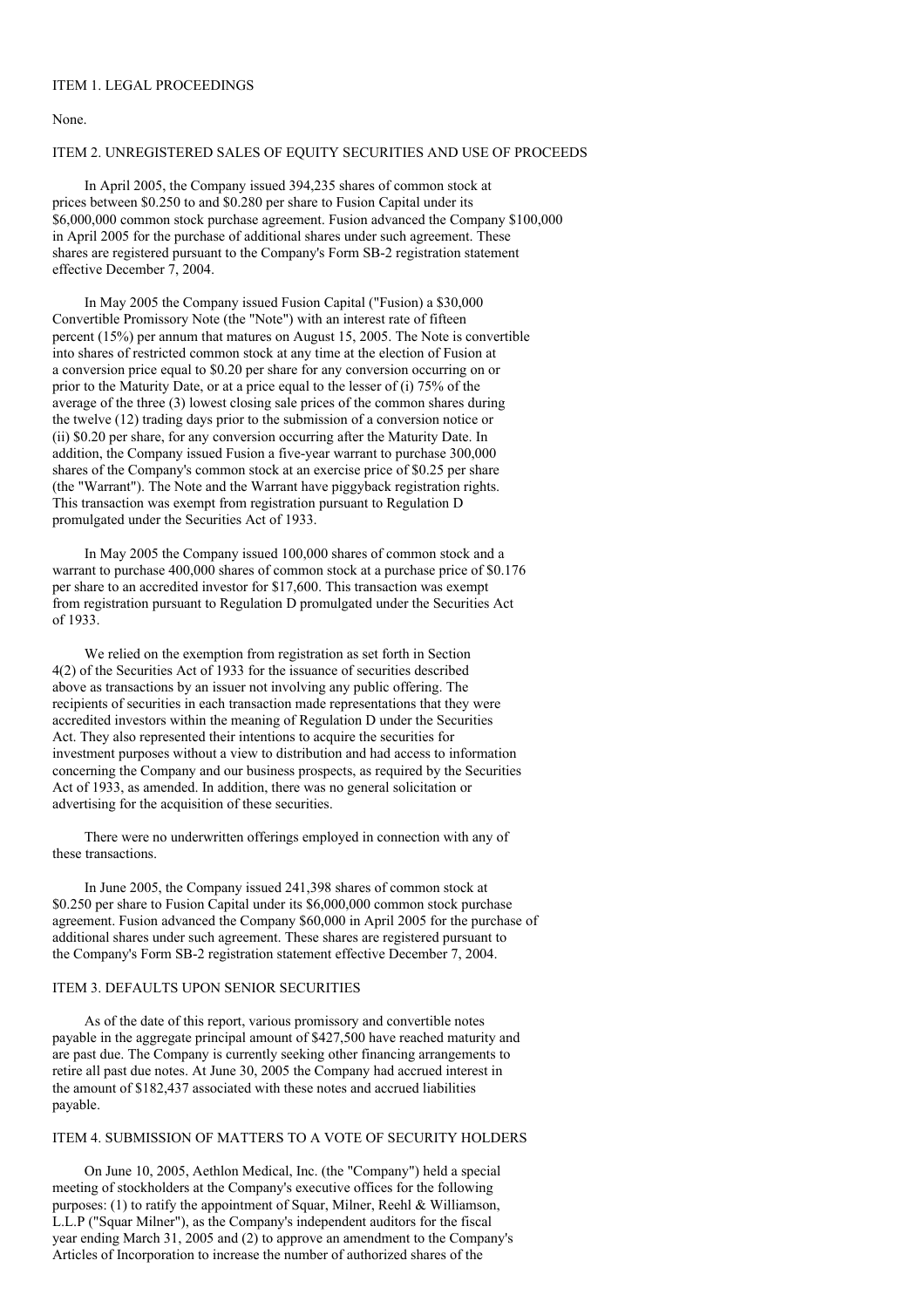Company's common stock from 25,000,000 to 50,000,000.

16

Stockholders holding an aggregate of 10,624,365 shares of common stock of the Company voted in favor to ratify the appointment of Squar Milner as the Company's independent auditors and stockholders holding an aggregate of 10,238,794 shares of common stock of the Company voted in favor of approving the amendment to the Company's Articles of Incorporation to increase the number of authorized shares of common stock from 25,000,000 to 50,000,000. The number of shares voted in favor of the two proposals was sufficient for the approval of both proposals. The number of shares voting against and/or abstaining from the vote were as follows: Proposal 1: 80,776 shares; Proposal 2: 469,347 shares.

ITEM 5. OTHER INFORMATION

#### None

# ITEM 6. EXHIBITS

The following documents are filed as part of this report:

- 3.1.1 Certificate of Amendment to Articles of Incorporation. Incorporated by reference to Exhibit 3.1 in the Registrant's Report on Form 8-K filed on June 10, 2005.
- 3.1.2 Bylaws of the Registrant. Filed with Registrant's Annual Report on Form 10 KSB for the year ended March 31, 1999.
- 4.1 Form of Stock Purchase Agreement. Incorporated by reference to Exhibit 4.1 in the Registrant's Report on Form 8-K filed on June 9, 2004.
- 4.2 Form of Registration Rights Agreement. Incorporated by reference to Exhibit 4.2 in the Registrant's Report on Form 8-K filed on June 9, 2004.
- 4.3 Form of Securities Purchase Agreement. Incorporated by reference to Exhibit 4.3 in the Registrant's Report on Form 8-K filed on June 9, 2004.
- 4.4 Form of Warrant Agreement. Incorporated by reference to Exhibit 4.4 in the Registrant's Report on Form 8-K filed on June 9, 2004.
- 31.1 Certification of our Chief Executive Officer and President, pursuant to Securities Exchange Act rules 13a-14(a) and 15d-14(a) as adopted pursuant to Section 302 of the Sarbanes Oxley Act of 2002.
- 31.2 Certification of our Chief Financial Officer, pursuant to Securities Exchange Act rules 13a-14(a) and 15d-14(a) as adopted pursuant to Section 302 of the Sarbanes Oxley Act of 2002.
- 32.1 Statement of our Chief Executive Officer under Section 906 of the Sarbanes-Oxley Act of 2002 (18 U.S.C. Section 1350)
- 32.2 Statement of our Chief Financial Officer under Section 906 of the Sarbanes-Oxley Act of 2002 (18 U.S.C. Section 1350)

In accordance with Item 601(b)(32)(ii) of Regulation S-B and SEC Release Nos. 33-8238 and 34-47986, Final Rule: Management's Reports on Internal Control Over Financial Reporting and Certification of Disclosure in Exchange Act Periodic Reports, the certifications furnished in Exhibit 32.1 hereto are deemed to accompany this Form 10-QSB and will not be deemed "filed" for purpose of Section 18 of the Exchange Act. Such certifications will not be deemed to be incorporated by reference into any filing under the Securities Act or the Exchange Act, except to the extent that the Registrant specifically incorporates it by reference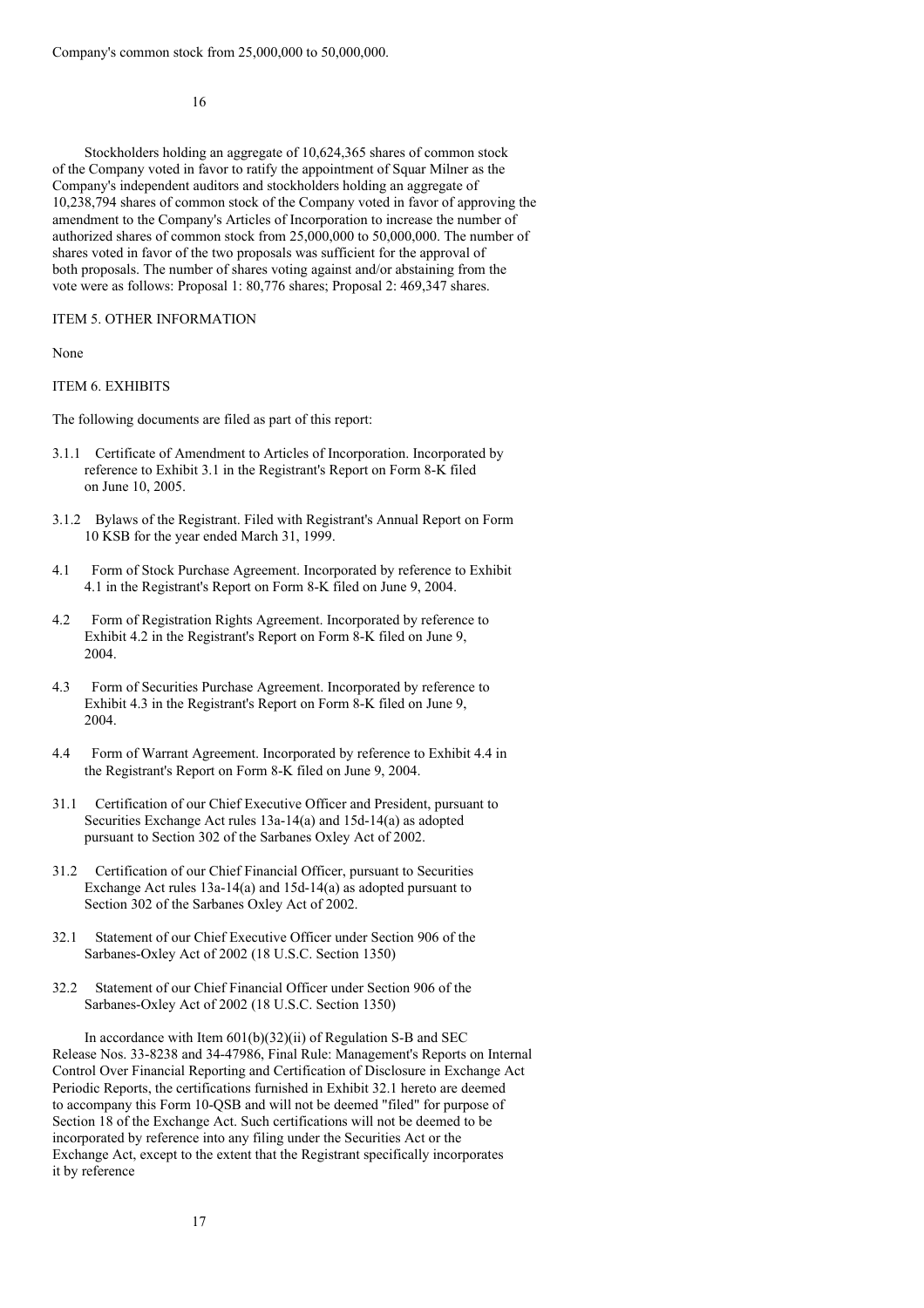# SIGNATURES

In accordance with the requirements of the Exchange Act, the registrant caused this report to be signed on its behalf by the undersigned, thereunto duly authorized.

# AETHLON MEDICAL, INC

Date: August 15, 2005

BY: /S/ JAMES A. JOYCE BY: /S/ JAMES W. DORST

--------------------------- ---------------------------

JAMES A. JOYCE JAMES W. DORST CHAIRMAN, PRESIDENT AND CHIEF FINANCIAL OFFICER CHIEF EXECUTIVE OFFICER

AETHLON MEDICAL, INC.

18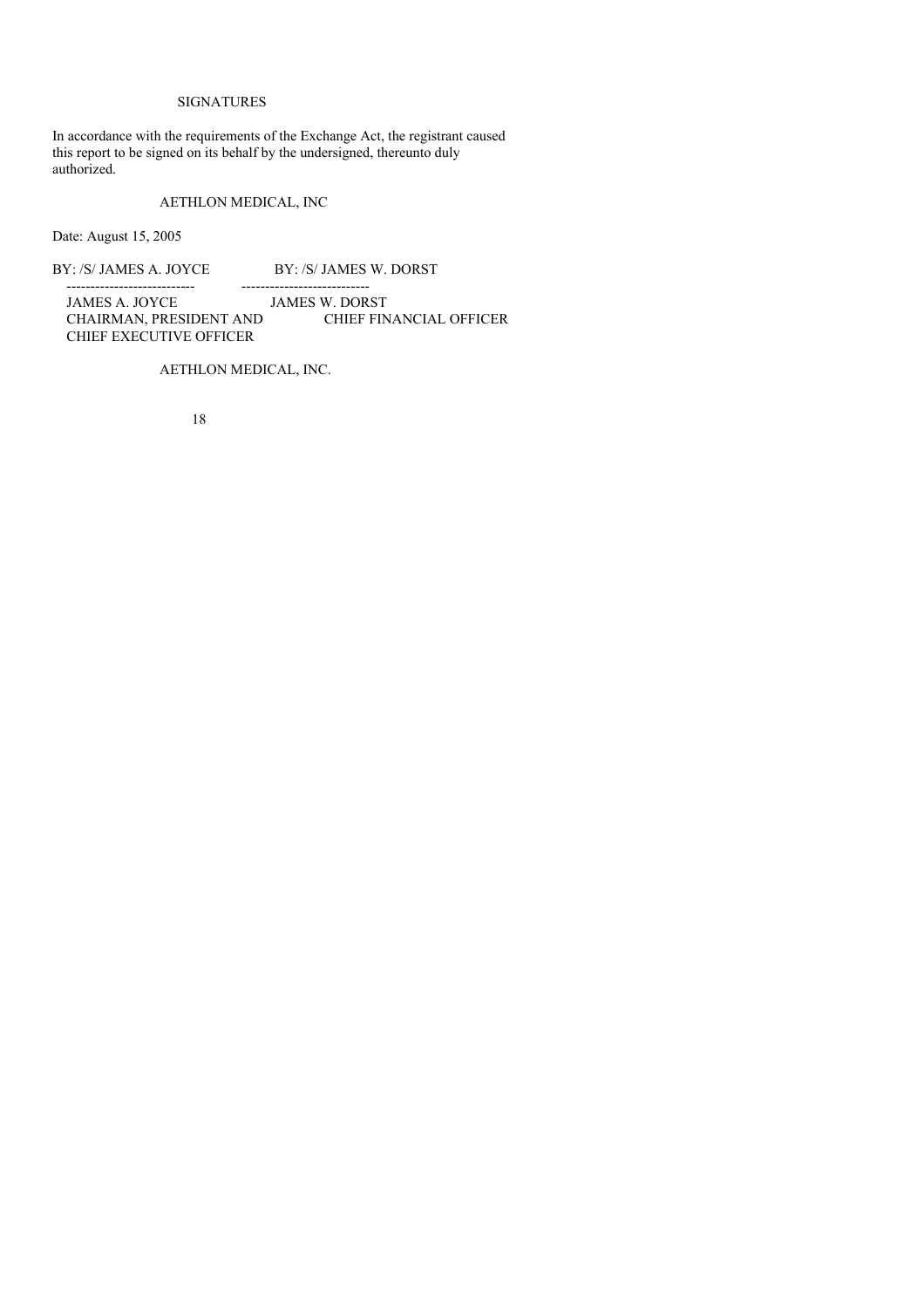#### EXHIBIT 31.1

#### **CERTIFICATION**

I, James Joyce, certify that:

1. I have reviewed this report on Form 10-QSB of Aethlon Medical, Inc.;

2. Based on my knowledge, this report does not contain any untrue statement of a material fact or omit to state a material fact necessary to make the statements made, in light of the circumstances under which such statements were made, not misleading with respect to the period covered by this report;

3. Based on my knowledge, the financial statements, and other financial information included in this report, fairly present in all material respects the financial condition, results of operations and cash flows of the registrant as of, and for, the periods presented in this report.

4. The registrant's other certifying officers and I are responsible for establishing and maintaining disclosure controls and procedures (as defined in Exchange Act Rules  $13a-15(e)$  and  $15d-15(e)$  for the registrant and have:

a) designed such disclosure controls and procedures, or caused such disclosure controls and procedures to be designed under our supervision, to ensure that material information relating to the registrant, including its consolidated subsidiaries, is made known to us by others within those entities, particularly during the period in which this report is being prepared;

b) evaluated the effectiveness of the registrant's disclosure controls and procedures and presented in this report our conclusions about the effectiveness of the disclosure controls and procedures, as of the end of the period covered by this report based on such evaluation; and

c) disclosed in this report any change in the registrant's internal control over financial reporting that occurred during the registrant's most recent fiscal quarter that has materially affected, or is reasonably likely to materially affect, the registrant's internal control over financial reporting; and

5. The registrant's other certifying officers and I have disclosed, based on our most recent evaluation of internal control over financial reporting, to the registrant's auditors and the audit committee of registrant's board of directors (or persons performing the equivalent functions):

a) all significant deficiencies and material weaknesses in the design or operation of internal control over financial reporting which are reasonably likely to adversely affect the registrant's ability to record, process, summarize and report financial information; and

b) any fraud, whether or not material, that involves management or other employees who have a significant role in the registrant's internal control over financial reporting.

Date: August 15, 2005

/s/ James A. Joyce -----------------------------------

James A. Joyce Chief Executive Officer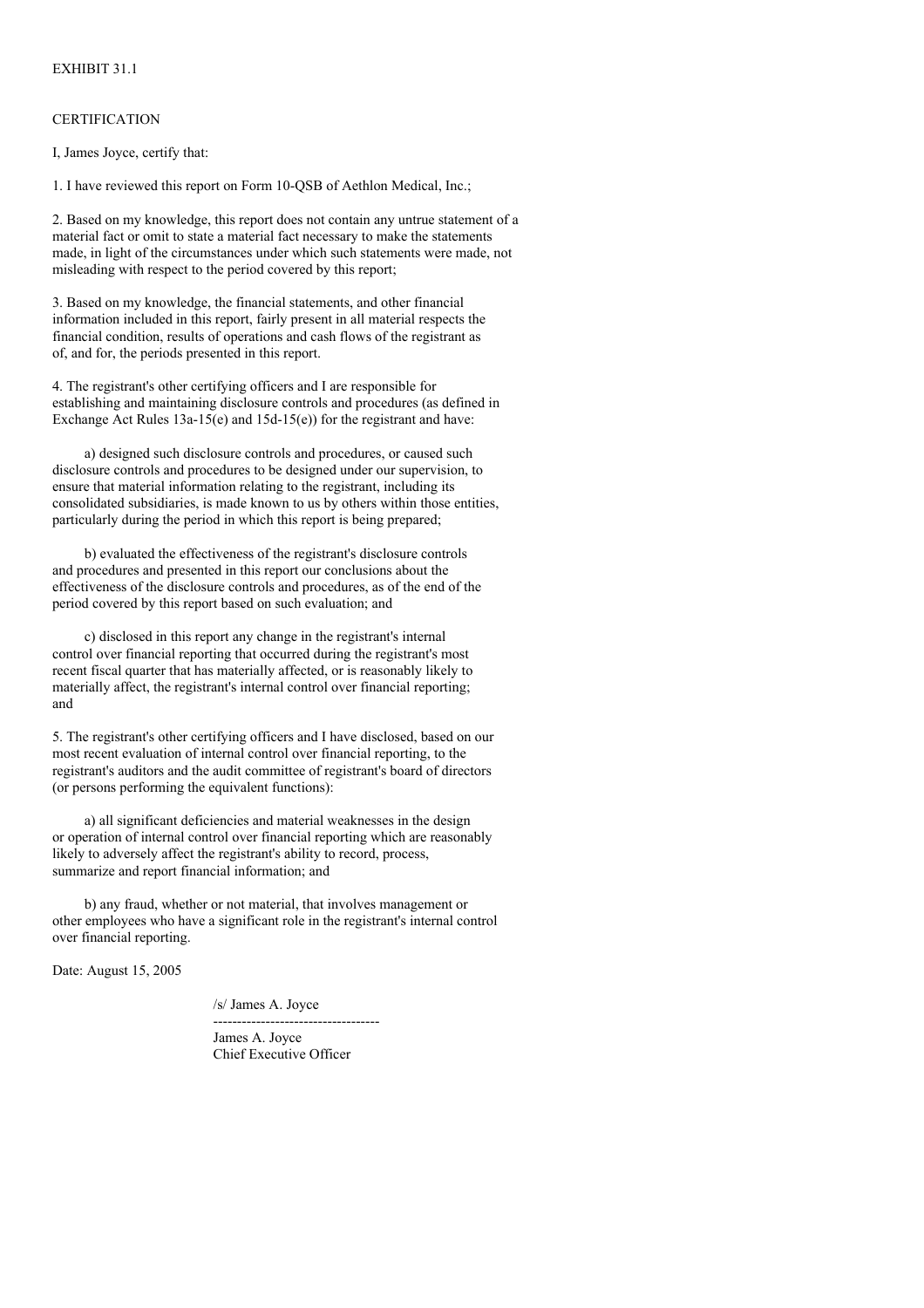## EXHIBIT 31.2

### **CERTIFICATION**

I, James W. Dorst, certify that:

1. I have reviewed this report on Form 10-QSB of Aethlon Medical, Inc.;

2. Based on my knowledge, this report does not contain any untrue statement of a material fact or omit to state a material fact necessary to make the statements made, in light of the circumstances under which such statements were made, not misleading with respect to the period covered by this report;

3. Based on my knowledge, the financial statements, and other financial information included in this report, fairly present in all material respects the financial condition, results of operations and cash flows of the registrant as of, and for, the periods presented in this report.

4. The registrant's other certifying officers and I are responsible for establishing and maintaining disclosure controls and procedures (as defined in Exchange Act Rules  $13a-15(e)$  and  $15d-15(e)$  for the registrant and have:

a) designed such disclosure controls and procedures, or caused such disclosure controls and procedures to be designed under our supervision, to ensure that material information relating to the registrant, including its consolidated subsidiaries, is made known to us by others within those entities, particularly during the period in which this report is being prepared;

b) evaluated the effectiveness of the registrant's disclosure controls and procedures and presented in this report our conclusions about the effectiveness of the disclosure controls and procedures, as of the end of the period covered by this report based on such evaluation; and

c) disclosed in this report any change in the registrant's internal control over financial reporting that occurred during the registrant's most recent fiscal quarter that has materially affected, or is reasonably likely to materially affect, the registrant's internal control over financial reporting; and;

5. The registrant's other certifying officers and I have disclosed, based on our most recent evaluation of internal control over financial reporting, to the registrant's auditors and the audit committee of registrant's board of directors (or persons performing the equivalent functions):

a) all significant deficiencies and material weaknesses in the design or operation of internal control over financial reporting which are reasonably likely to adversely affect the registrant's ability to record, process, summarize and report financial information; and

b) any fraud, whether or not material, that involves management or other employees who have a significant role in the registrant's internal control over financial reporting.

Date: August 15, 2005

/s/ James W. Dorst

----------------------------------- James W. Dorst Chief Financial Officer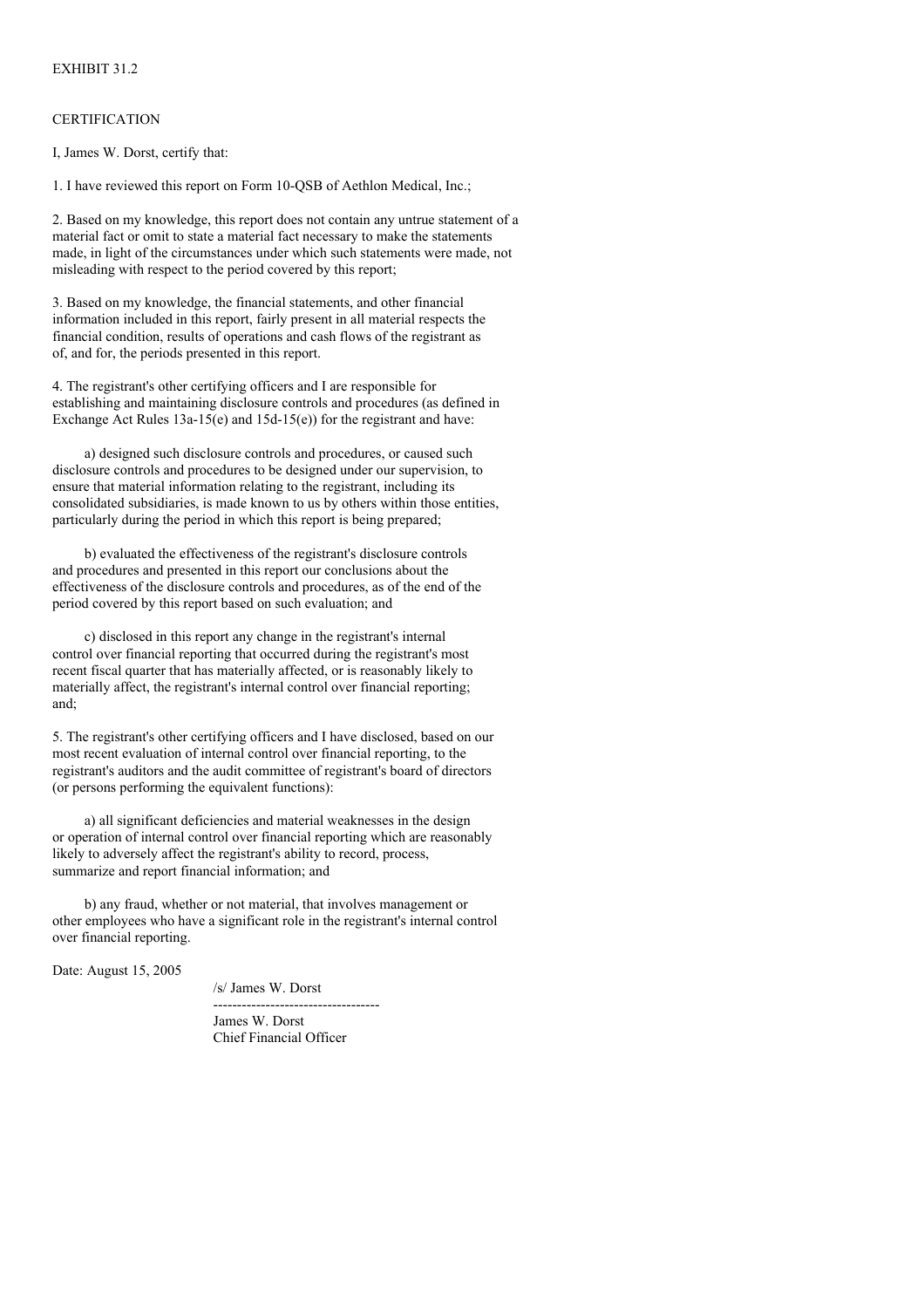### EXHIBIT 32.1

# CERTIFICATION PURSUANT TO 18 U.S.C. SECTION 1350, AS ADOPTED PURSUANT TO SECTION 906 OF THE SARBANES-OXLEY ACT OF 2002

In connection with the Aethlon Medical, Inc. Quarterly Report on Form 10-QSB for the quarter ended June 30, 2005 as filed with the Securities and Exchange Commission on the date hereof, I, James A. Joyce, Chief Executive Officer of the Company, certify, pursuant to 18 U.S.C. Section 1350, as adopted pursuant to Section 906 of the Sarbanes-Oxley Act of 2002, that, to the best of my knowledge:

1. Such quarterly report fully complies with the requirements of Section 13(a) or 15(d) of the Securities Exchange Act of 1934, as amended, and

2. The information contained in such Quarterly Report on Form 10-QSB fairly presents, in all material respects, the financial condition and results of operations of Aethlon Medical, Inc.

Date: August 15, 2005.

By: /s/ James A. Joyce

----------------------- James A. Joyce Chief Executive Officer

A signed original of this written statement required by Section 906, or other document authenticating, acknowledging, or otherwise adopting the signature that appears in typed form within the electronic version of this written statement required by Section 906, has been provided to Aethlon Medical, Inc. and will be retained by Aethlon Medical, Inc. and furnished to the Securities and Exchange Commission or its staff upon request.